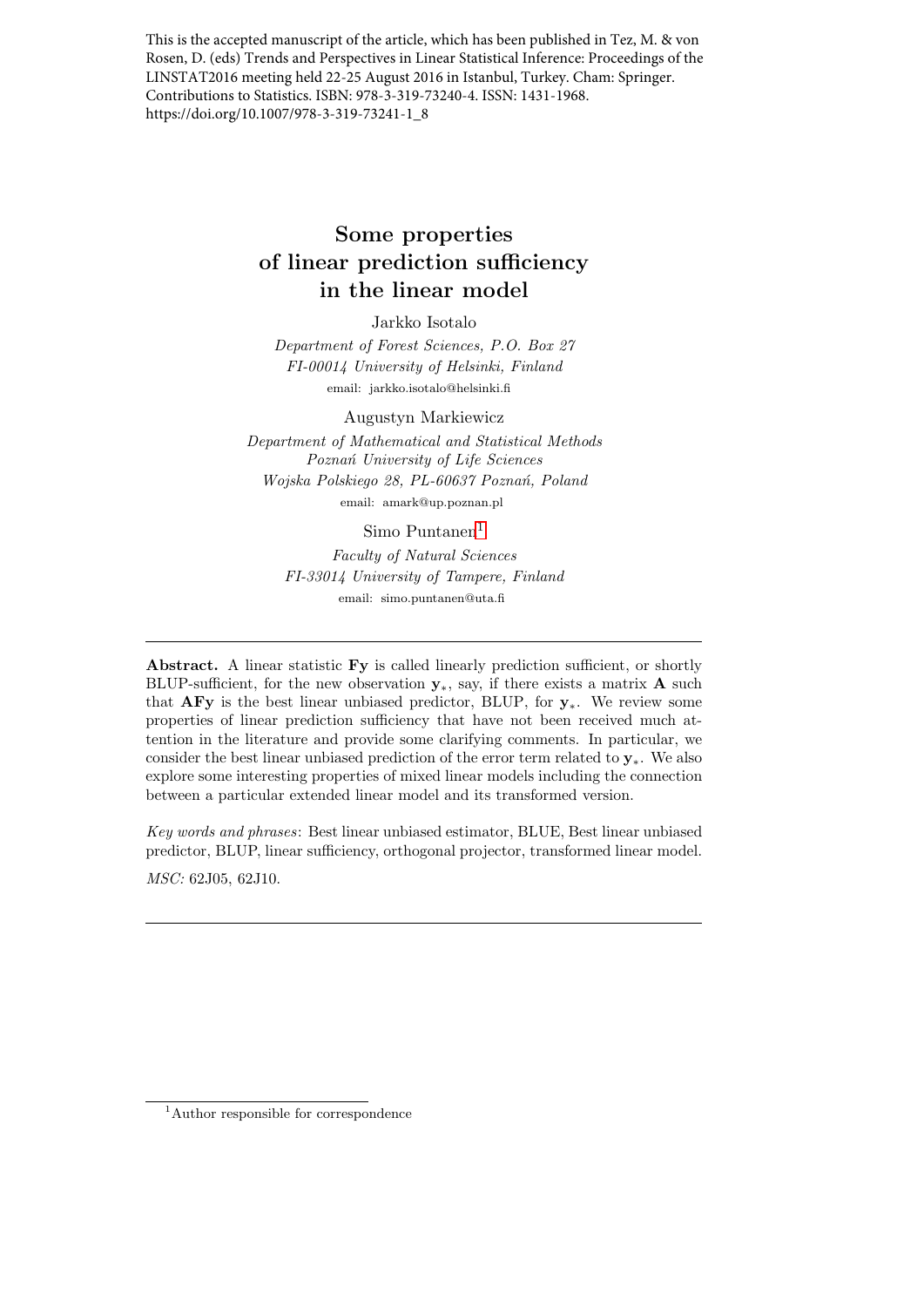#### 1 Introduction

To make the article more self-readable we go through some basic concepts related to linear sufficiency. So, let us get started with the general linear model  $y = X\beta + \varepsilon$ , shortly denoted as a triplet

$$
\mathscr{M} = \{y, X\beta, V\},\,
$$

where  $\mathbf{X}_{n\times p}$  is a known model matrix, the vector **y** is an observable *n*dimensional random vector,  $\beta$  is a  $p \times 1$  vector of unknown parameters, and  $\varepsilon$  is an unobservable vector of random errors with expectation  $E(\varepsilon) = 0$ , and covariance matrix  $cov(\varepsilon) = V$ , where the nonnegative definite matrix V is known and can be singular. Premultiplying the model  $\mathscr{M}$  by  $\mathbf{F}_{f \times n}$ yields the transformed model

$$
\mathscr{M}_t = \{ \mathbf{F} \mathbf{y}, \mathbf{F} \mathbf{X} \boldsymbol{\beta}, \mathbf{F} \mathbf{V} \mathbf{F}' \},
$$

which will have a crucial role in our considerations.

Let  $y_*$  denote a  $q \times 1$  unobservable random vector containing new future observations. The new observations are assumed to follow the linear model

$$
\mathbf{y}_* = \mathbf{X}_*\boldsymbol{\beta} + \boldsymbol{\varepsilon}_*,
$$

where  $\mathbf{X}_*$  is a known  $q \times p$  matrix,  $\boldsymbol{\beta}$  is the same vector of unknown parameters as in  $\mathcal{M}$ , and  $\varepsilon_*$  is a q-dimensional random error vector. The expectation and the covariance matrix are

$$
\mathrm{E}\begin{pmatrix} \mathbf{y} \\ \mathbf{y}_* \end{pmatrix} = \begin{pmatrix} \mathbf{X}\boldsymbol{\beta} \\ \mathbf{X}_*\boldsymbol{\beta} \end{pmatrix} = \begin{pmatrix} \mathbf{X} \\ \mathbf{X}_* \end{pmatrix} \boldsymbol{\beta} \,, \quad \mathrm{cov}\begin{pmatrix} \mathbf{y} \\ \mathbf{y}_* \end{pmatrix} = \begin{pmatrix} \mathbf{V} & \mathbf{V}_{12} \\ \mathbf{V}_{21} & \mathbf{V}_{22} \end{pmatrix} = \boldsymbol{\Gamma},
$$

where the covariance matrix matrix  $\Gamma$  is assumed to be known. For brevity, we denote the linear model with new observations as

$$
\mathscr{M}_* = \left\{ \begin{pmatrix} \mathbf{y} \\ \mathbf{y}_* \end{pmatrix}, \begin{pmatrix} \mathbf{X} \\ \mathbf{X}_* \end{pmatrix} \boldsymbol{\beta}, \begin{pmatrix} \mathbf{V} & \mathbf{V}_{12} \\ \mathbf{V}_{21} & \mathbf{V}_{22} \end{pmatrix} \right\}.
$$

Our main interest in  $\mathcal{M}_*$  lies in predicting  $y_*$  on the basis of observable y.

Suppose we transform  $\mathcal M$  into  $\mathcal M_t$  and do the prediction in this situation. Corresponding to  $\mathcal{M}_*$  we have now the following setup:

$$
\mathscr{M}_{t*} = \left\{ \begin{pmatrix} \mathbf{F} \mathbf{y} \\ \mathbf{y}_* \end{pmatrix}, \begin{pmatrix} \mathbf{F} \mathbf{X} \\ \mathbf{X}_* \end{pmatrix} \boldsymbol{\beta}, \begin{pmatrix} \mathbf{F} \mathbf{V} \mathbf{F}' & \mathbf{F} \mathbf{V}_{12} \\ \mathbf{V}_{21} \mathbf{F}' & \mathbf{V}_{22} \end{pmatrix} \right\}.
$$

As for notation, let  $\mathbb{R}^{m \times n}$  denote the set of  $m \times n$  real matrices. The symbols  $\mathbf{A}', \mathbf{A}^-$ ,  $\mathbf{A}^+$ ,  $\mathscr{C}(\mathbf{A})$ , and  $\mathscr{C}(\mathbf{A})^{\perp}$ , denote, respectively, the transpose, a generalized inverse, the Moore–Penrose inverse, the column space, and the orthogonal complement of the column space of the matrix  $\mathbf{A}$ . By  $(\mathbf{A} : \mathbf{B})$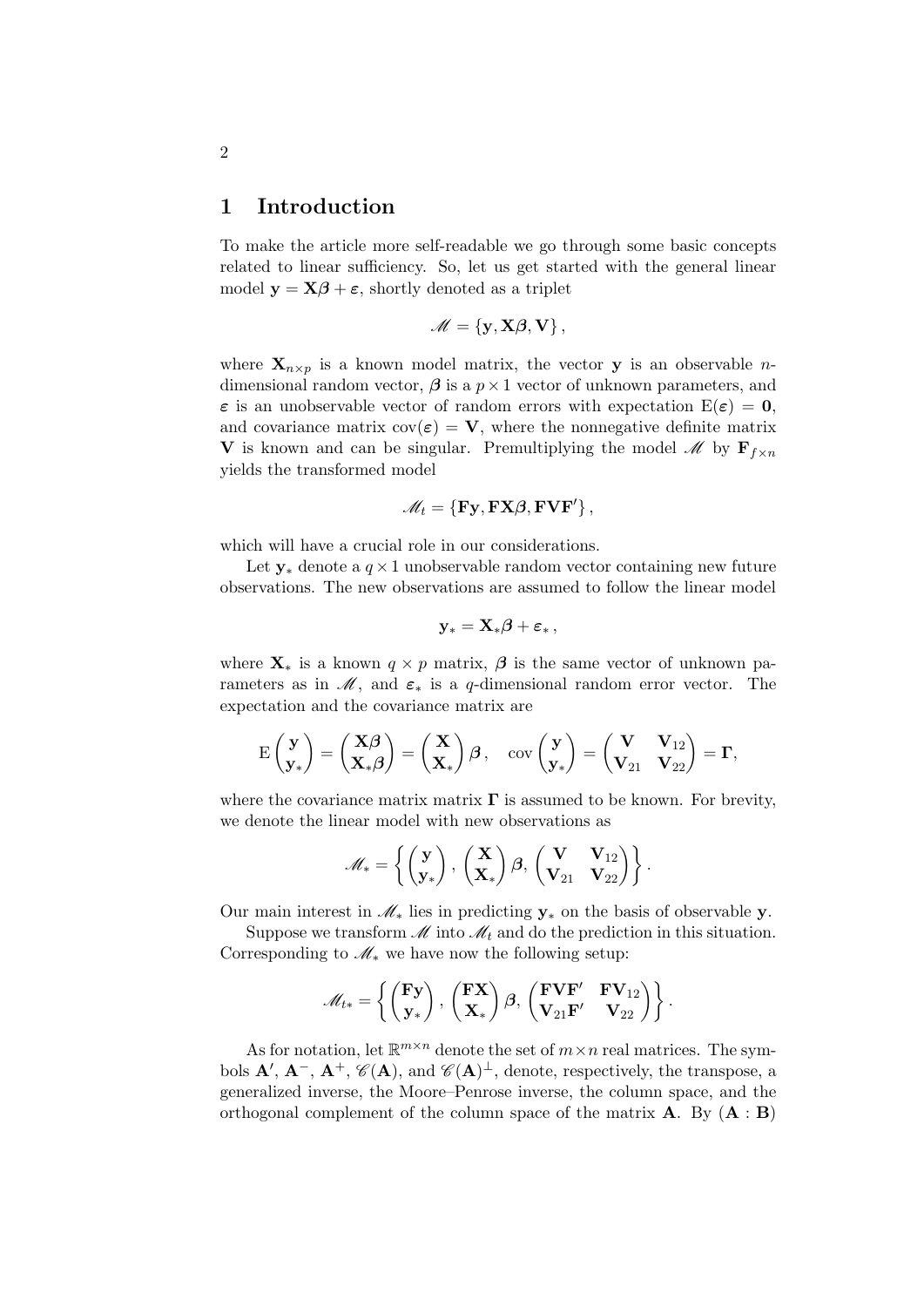we denote the partitioned matrix with  $\mathbf{A}_{m \times n}$  and  $\mathbf{B}_{m \times k}$  as submatrices. By  $A^{\perp}$  we denote any matrix satisfying  $\mathscr{C}(A^{\perp}) = \mathscr{C}(A)^{\perp}$ . Furthermore, we will write  $P_A = AA^+ = A(A'A)^-A'$  to denote the orthogonal projector (with respect to the standard inner product) onto  $\mathscr{C}(\mathbf{A})$ , and  $\mathbf{Q}_{\mathbf{A}} = \mathbf{I} - \mathbf{P}_{\mathbf{A}}$ . In particular, we denote  $\mathbf{M} = \mathbf{I}_n - \mathbf{P}_\mathbf{X}$ . One choice for  $\mathbf{X}^{\perp}$  is of course **M**.

The linear estimator Gy is the best linear unbiased estimator, BLUE, of  $X\beta$  whenever  $G_Y$  is unbiased and it has the smallest covariance matrix (in the Löwner sense) among all linear unbiased estimators of  $X\beta$ . The following lemma characterises the BLUE; see, e.g., [Drygas](#page-17-0) [\(1970,](#page-17-0) p. 55), [Rao](#page-17-1) [\(1973,](#page-17-1) p. 282), and more recently [Baksalary & Trenkler](#page-16-0) [\(2009\)](#page-16-0).

**Lemma 1.1.** Consider the general linear model  $\mathcal{M} = \{y, X\beta, V\}$ . Then the estimator  $\mathbf{G}\mathbf{y}$  is the BLUE for  $\mathbf{X}\boldsymbol{\beta}$  if and only if  $\mathbf{G}$  satisfies the equation

<span id="page-2-0"></span>
$$
\mathbf{G}(\mathbf{X} : \mathbf{V}\mathbf{X}^{\perp}) = (\mathbf{X} : \mathbf{0}). \tag{1.1}
$$

The corresponding condition for Ay to be the BLUE of an estimable parametric function  $\mathbf{K}\boldsymbol{\beta}$ , i.e.,  $\mathscr{C}(\mathbf{K}') \subset \mathscr{C}(\mathbf{X}')$ , is

$$
\mathbf{A}(\mathbf{X}:\mathbf{V}\mathbf{X}^{\perp})=(\mathbf{K}:0).
$$

We assume the model  $\mathcal M$  to be consistent in the sense that the observed value of y lies in  $\mathscr{C}(\mathbf{X} : \mathbf{V})$  with probability 1. Hence we assume that under M

$$
\mathbf{y}\in\mathscr{C}(\mathbf{X}:\mathbf{V})=\mathscr{C}(\mathbf{X}:\mathbf{V}\mathbf{X}^{\perp})=\mathscr{C}(\mathbf{X}:\mathbf{V}\mathbf{M}).
$$

The corresponding consistency is assumed in all models that we will consider. Moreover, in the consistent linear model  $\mathcal{M}$ , the estimators  $\mathbf{G}_1\mathbf{y}$  and  $\mathbf{G}_2\mathbf{y}$ are said to be equal with probability 1 if

$$
G_1y = G_2y \quad \text{for all } y \in \mathscr{C}(\mathbf{X} : \mathbf{V}).
$$

The linear predictor By is said to be unbiased for  $y_*$  if  $E(y_*-By) = 0$  for all  $\beta \in \mathbb{R}^p$ . This is equivalent to  $X'_* = X'B'$ . The inclusion  $\mathscr{C}(X'_*) \subset \mathscr{C}(X')$ is the well-known condition for the estimability of  $X_*\beta$  under  $\mathcal M$ . When  $\mathscr{C}(\mathbf{X}'_*)\subset \mathscr{C}(\mathbf{X}')$  holds, will say that  $\mathbf{y}_*$  is predictable under  $\mathscr{M}_*$ . Now a linear unbiased predictor By is the best linear unbiased predictor, BLUP, for  $y_*,$  if the Löwner ordering

$$
\mathrm{cov}(\mathbf{y}_{*} - \mathbf{B} \mathbf{y}) \leq_{\mathrm{L}} \mathrm{cov}(\mathbf{y}_{*} - \mathbf{C} \mathbf{y})
$$

holds for all C such that  $C_v$  is an unbiased linear predictor for  $v_*$ .

The following lemma characterises the BLUP; for the proof, see, e.g., [Christensen](#page-16-1) [\(2011,](#page-16-1) p. 294), and [Isotalo & Puntanen](#page-17-2) [\(2006,](#page-17-2) p. 1015).

<span id="page-2-1"></span>**Lemma 1.2.** Consider the linear model  $\mathscr{M}_{*}$ , where  $\mathscr{C}(\mathbf{X}') \subset \mathscr{C}(\mathbf{X}')$ , i.e.,  $\mathbf{y}_{*}$ is predictable. The linear predictor By is the best linear unbiased predictor (BLUP) for  $y_*$  if and only if **B** satisfies the equation

$$
\mathbf{B}(\mathbf{X}:\mathbf{V}\mathbf{X}^{\perp})=(\mathbf{X}_*:\mathbf{V}_{21}\mathbf{X}^{\perp})=(\mathbf{X}_*:\text{cov}(\mathbf{y}_*,\mathbf{y})\mathbf{X}^{\perp}).
$$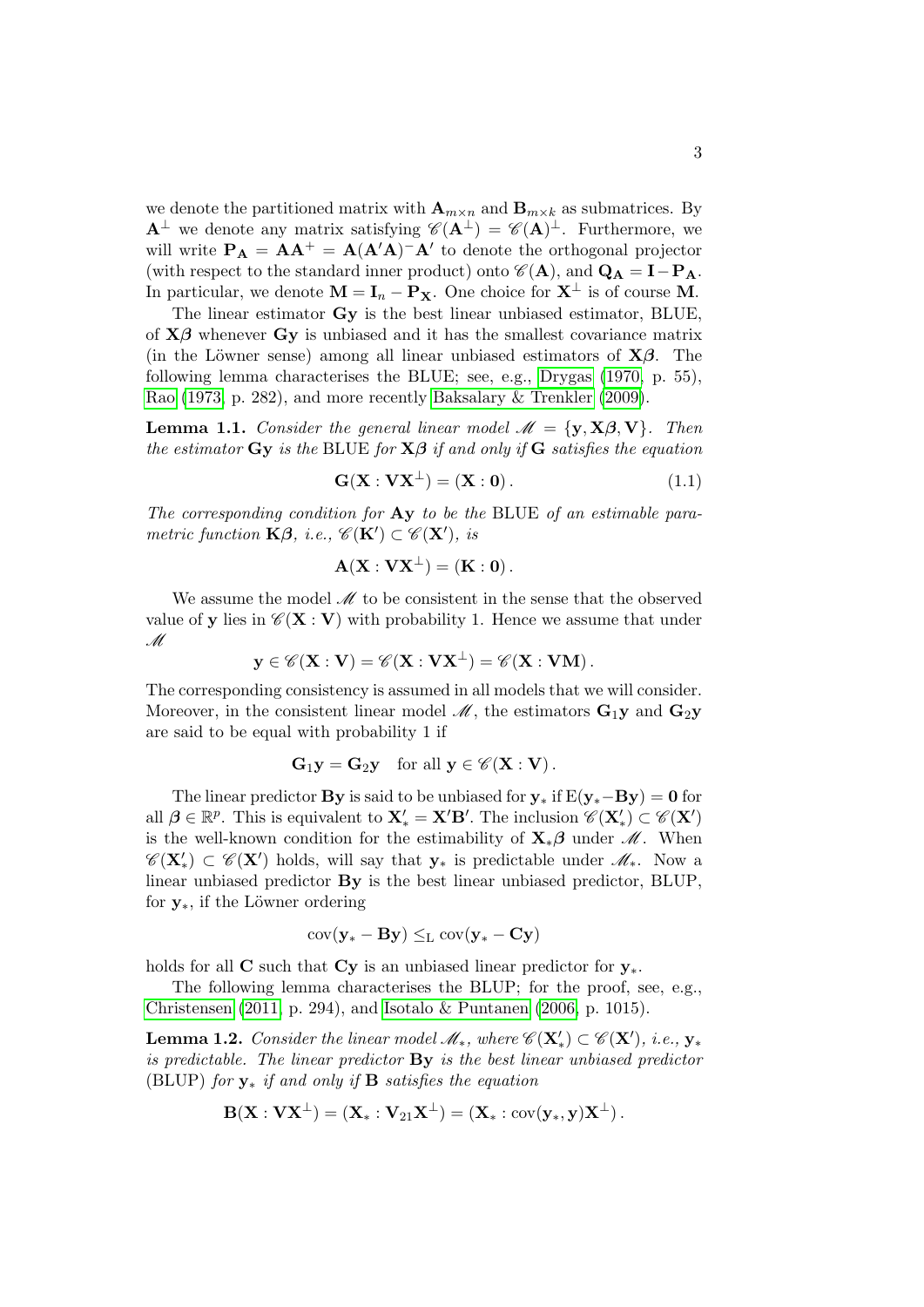We will frequently utilise Lemma 2.2.4 of [Rao & Mitra](#page-18-0) [\(1971\)](#page-18-0), which says that for nonnull matrices **A** and **C** the following holds:

<span id="page-3-0"></span>
$$
AB^{-}C = AB^{+}C \iff \mathscr{C}(C) \subset \mathscr{C}(B) \& \mathscr{C}(A') \subset \mathscr{C}(B'). \tag{1.2}
$$

One well-known solution for  $G$  in  $(1.1)$  (which is always solvable) is

$$
\mathbf{P}_{\mathbf{X};\mathbf{W}^-} := \mathbf{X} (\mathbf{X}'\mathbf{W}^-\mathbf{X})^-\mathbf{X}'\mathbf{W}^-,
$$

where  $W$  is a matrix belonging to the set of nonnegative definite matrices defined as

$$
\mathcal{W} = \left\{ \mathbf{W} \in \mathbb{R}^{n \times n} : \mathbf{W} = \mathbf{V} + \mathbf{X} \mathbf{U} \mathbf{U}' \mathbf{X}', \ \mathscr{C}(\mathbf{W}) = \mathscr{C}(\mathbf{X} : \mathbf{V}) \right\}.
$$

Denoting

$$
\mathbf{P}_{\mathbf{X};\mathbf{W}^+} := \mathbf{X} (\mathbf{X}'\mathbf{W}^-\mathbf{X})^- \mathbf{X}'\mathbf{W}^+,
$$

we observe, in view of [\(1.2\)](#page-3-0), that  $\mathbf{P}_{\mathbf{X};\mathbf{W}^-\mathbf{y}} = \mathbf{P}_{\mathbf{X};\mathbf{W}^+\mathbf{y}}$  for all  $\mathbf{y} \in \mathscr{C}(\mathbf{W})$ .

The structure of the contribution is as follows. In Section [2](#page-3-1) we recall some well-known conditions for the BLUE- and BLUP-sufficiency and in particular clarify and extend some concepts related to BLUP-sufficiency. In Section [3](#page-6-0) we introduce some representations for the BLUPs and and explore the corresponding sufficiency relations. Section [4](#page-11-0) provides some representations for the BLUPs and BLUEs and in Section [5](#page-13-0) we apply our results to the linear mixed models. While writing this contribution, our attempt has been to call well-known (or pretty well-known) results Lemmas, while Theorems refer to our own contributions or clarifications.

### <span id="page-3-1"></span>2 Conditions for linear sufficiency and linear prediction sufficiency

A linear statistic **Fy**, where  $\mathbf{F} \in \mathbb{R}^{f \times n}$ , is called linearly sufficient for  $\mathbf{X}\boldsymbol{\beta}$ under the model  $\mathscr{M} = {\bf y, X\beta, V}$ , if there exists a matrix  ${\bf A} \in \mathbb{R}^{n \times f}$  such that  $\bf{AFy}$  is the BLUE for  $\bf{X}\beta$ . Correspondingly,  $\bf{Fy}$  is linearly sufficient for estimable **K** $\beta$ , where **K**  $\in \mathbb{R}^{k \times p}$ , if there exists a matrix **A**  $\in \mathbb{R}^{k \times f}$  such that  $AFy$  is the BLUE for  $K\beta$ . To have a slightly shorter terminology, we often will use the phrase "BLUE-sufficient" and the notation  $\mathbf{Fv} \in \mathcal{S}(\mathbf{K}\mathcal{B})$ .

For the following Lemma [2.1](#page-3-2) and Lemma [2.2,](#page-4-0) see, e.g., [Baksalary & Kala](#page-16-2) [\(1981,](#page-16-2) [1986\)](#page-16-3), [Drygas](#page-17-3) [\(1983\)](#page-17-3), [Tian & Puntanen](#page-18-1) [\(2009,](#page-18-1) Th. 2.8), and [Kala et](#page-17-4) [al.](#page-17-4) [\(2017,](#page-17-4) Th. 2).

<span id="page-3-2"></span>**Lemma 2.1.** The statistic Fy is BLUE-sufficient for  $X\beta$  under the model  $\mathcal{M} = \{y, X\beta, V\}$  if and only if any of the following equivalent statements holds:

$$
\mathrm{(a)}\ \mathscr{C}\left(\begin{matrix}\mathbf{X}^{\prime} \\ \mathbf{0}\end{matrix}\right)\subset \mathscr{C}\left(\begin{matrix}\mathbf{X}^{\prime}F^{\prime} \\ \mathbf{M}\mathbf{VF}^{\prime}\end{matrix}\right),
$$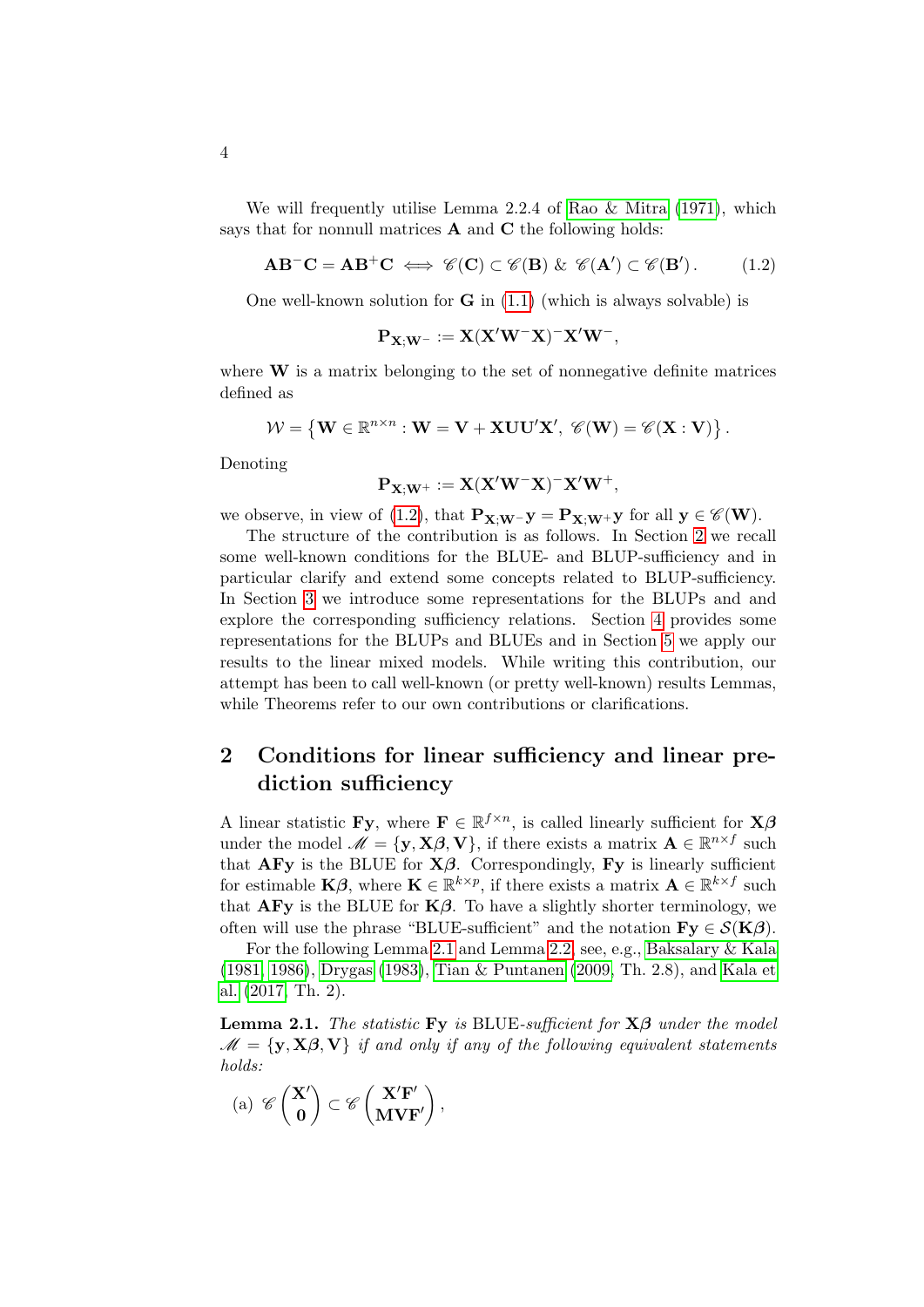- (b)  $\mathscr{C}(\mathbf{X}) \subset \mathscr{C}(\mathbf{WF}')$ , where  $\mathbf{W} \in \mathcal{W}$ ,
- (c)  $\mathscr{C}(\mathbf{X}'\mathbf{F}') = \mathscr{C}(\mathbf{X}')$  and  $\mathscr{C}(\mathbf{F}\mathbf{X}) \cap \mathscr{C}(\mathbf{F}\mathbf{V}\mathbf{X}^{\perp}) = \{0\}.$

Let  $K\beta$  be estimable under M. Then Fy is BLUE-sufficient for  $K\beta$  if and only if

(d)  $\mathscr{C}\left(\begin{matrix} K'\\ 0 \end{matrix}\right)$ 0  $\Big) \subset \mathscr{C} \left( \frac{\mathbf{X}' \mathbf{F}'}{\mathbf{M} \mathbf{M} \mathbf{F}'} \right)$  $MVF'$  $\big).$ 

Let  $\mathbf{F}_0$  be a matrix with property  $\mathscr{C}(\mathbf{F}'_0) = \mathscr{C}(\mathbf{F}')$ . Then Lemma [2.1](#page-3-2) immediately implies the following:

<span id="page-4-1"></span>
$$
\mathbf{Fy} \in \mathcal{S}(\mathbf{K}\boldsymbol{\beta}) \iff \mathbf{F}_0\mathbf{y} \in \mathcal{S}(\mathbf{K}\boldsymbol{\beta}). \tag{2.1}
$$

If  $\mathscr{C}(\mathbf{F}'_0) \subset \mathscr{C}(\mathbf{F}')$ , then the implication " $\Longleftarrow$ " is holding in [\(2.1\)](#page-4-1).

<span id="page-4-0"></span>**Lemma 2.2.** Consider the model  $\mathcal{M} = \{y, X\beta, V\}$  and its transformed version  $\mathcal{M}_t = \{ \mathbf{Fy}, \mathbf{FX}\beta, \mathbf{FVF'} \}$ , and let  $\mathbf{K}\beta$  be estimable under  $\mathcal{M}$  and  $\mathcal{M}_t$ . Then the following statements are equivalent:

- (a) Fy is BLUE-sufficient for  $K\beta$ .
- (b) BLUE( $\mathbf{K}\boldsymbol{\beta} \mid \mathcal{M}$ ) = BLUE( $\mathbf{K}\boldsymbol{\beta} \mid \mathcal{M}_t$ ) with probability 1.
- (c) There exists at least one representation of BLUE of  $K\beta$  under M which is the BLUE also under the transformed model  $\mathcal{M}_t$ .

Notice that the parametric function  $K\beta$  is estimable under  $\mathcal M$  as well as under  $\mathcal{M}_t$  if and only if

<span id="page-4-4"></span>
$$
\mathscr{C}(\mathbf{K}') \subset \mathscr{C}(\mathbf{X}') \cap \mathscr{C}(\mathbf{X}'\mathbf{F}') = \mathscr{C}(\mathbf{X}'\mathbf{F}'),\tag{2.2}
$$

while  $X\beta$  is estimable under  $\mathcal{M}_t$  whenever

$$
\mathscr{C}(\mathbf{X}') = \mathscr{C}(\mathbf{X}'\mathbf{F}'), \quad \text{i.e.,} \quad \text{rank}(\mathbf{X}) = \text{rank}(\mathbf{F}\mathbf{X})\,.
$$

The concept of linear prediction sufficiency is defined analogically as follows: Let  $y_*$  be predictable under the model  $\mathscr{M}_*$ , i.e.,  $\mathscr{C}(\mathbf{X}'_*) \subset \mathscr{C}(\mathbf{X}')$ . Then Fy is called linearly prediction sufficient for  $y_*$  if there exists a matrix **A** such that **AFy** is the BLUP for  $y_*$ ; that is, there exists a matrix **A** such that

<span id="page-4-2"></span>
$$
\mathbf{AF}(\mathbf{X} : \mathbf{VM}) = (\mathbf{X} * : \mathbf{V}_{21}\mathbf{M}). \tag{2.3}
$$

Corresponding to the phrase "BLUE-sufficient", we may use the term "BLUPsufficient" and the notation  $\mathbf{Fy} \in \mathcal{S}(\mathbf{y}_{*}).$ 

The following theorem collects together some important properties of the linear prediction sufficiency.

<span id="page-4-3"></span>**Theorem 2.1.** Suppose that  $y_*$  is predictable under  $\mathcal{M}_*$  and  $\mathcal{M}_{t*}$ . Then: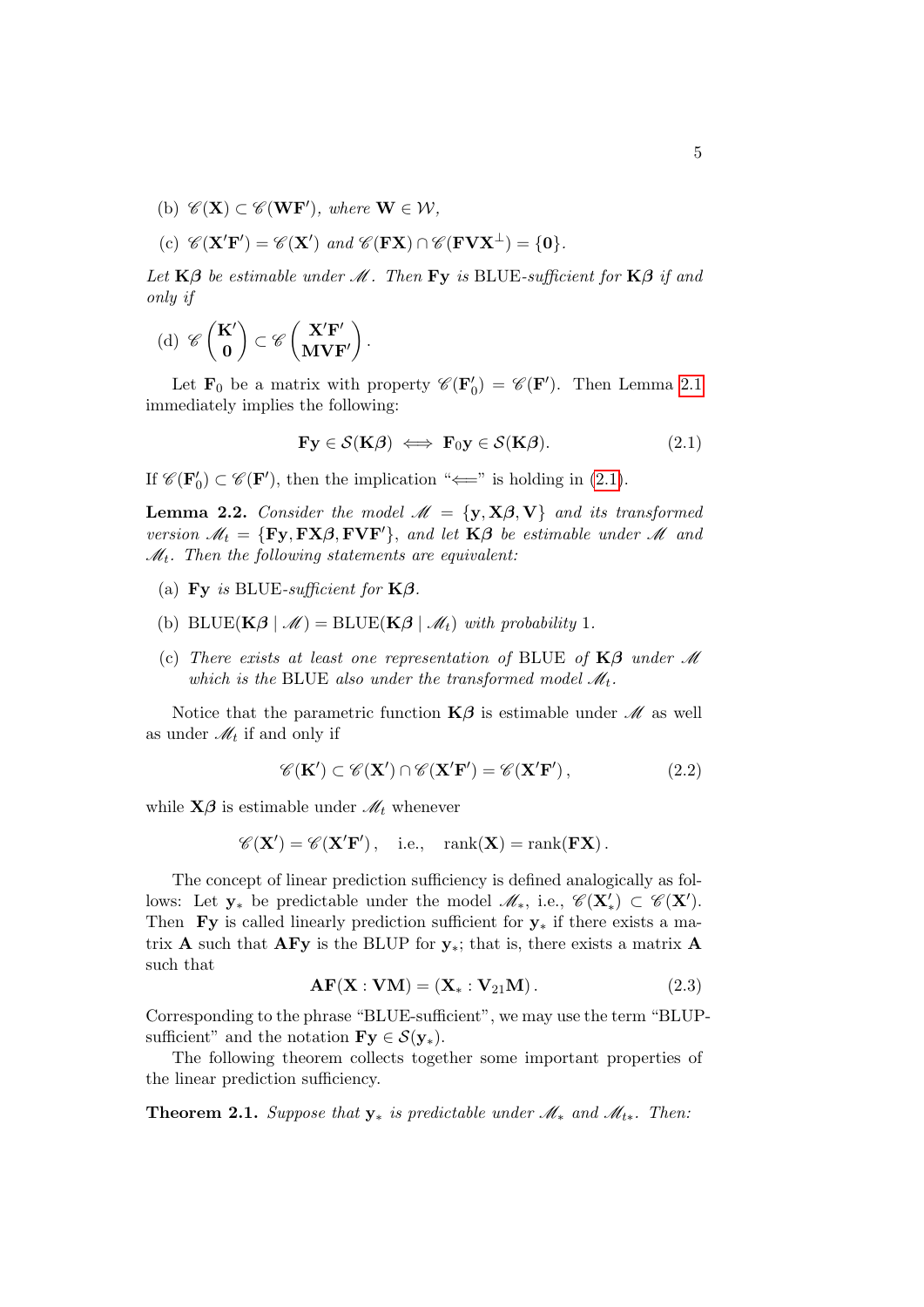(a) If Fy is BLUP-sufficient for  $y_*,$  then every representation of the BLUP for  $y_*$  under the transformed model  $\mathcal{M}_{t*}$  is BLUP also under the original model  $\mathcal{M}_*$ .

Moreover, the following statements are equivalent:

- (b) Fy is BLUP-sufficient for  $y_*$ , or shortly  $Fy \in S(y_*)$ .
- $\left(\mathrm{c}\right) \ \mathscr{C}\left(\begin{matrix}\mathbf{X}'_{\star}\ \mathbf{M}\mathbf{V}_{12}\end{matrix}\right) \subset \mathscr{C}\left(\begin{matrix}\mathbf{X}'\mathbf{F}'\ \mathbf{M}\mathbf{V}\mathbf{F}'\end{matrix}\right)$  $MVF'$  $\big)$  .
- (d) BLUP( $\mathbf{y}_* \mid \mathcal{M}_*$ ) = BLUP( $\mathbf{y}_* \mid \mathcal{M}_{t*}$ ) with probability 1.
- (e) There exists at least one representation of BLUP of  $y_*$  under  $\mathcal{M}_*$  which is BLUP also under the transformed model  $\mathcal{M}_{t*}$ .

*Proof.* The claim (a) was proved by [Isotalo & Puntanen](#page-17-2) [\(2006,](#page-17-2) Th. 3.2); see also Remark 2.1 below. The equivalence of (b) and (c) is obvious because (b) means that there exists a matrix  $\bf{A}$  such that [\(2.3\)](#page-4-2) holds. Suppose that  $(2.3)$  holds for some **A**. Then the same multiplier **AF** gives the BLUP for  $y_*$  under the transformed model  $\mathcal{M}_{t*}$  if and only if

<span id="page-5-1"></span>
$$
\mathbf{A}(\mathbf{F}\mathbf{X}:\mathbf{F}\mathbf{V}\mathbf{F}'\mathbf{Q}_{\mathbf{F}\mathbf{X}}) = (\mathbf{X}^*:\mathbf{V}_{21}\mathbf{F}'\mathbf{Q}_{\mathbf{F}\mathbf{X}}).
$$
 (2.4)

In view of [Markiewicz & Puntanen](#page-17-5) [\(2017,](#page-17-5) Lemma 5) and [Rao & Mitra](#page-18-0) [\(1971,](#page-18-0) Compl. 7, p. 118), the following holds:

$$
\mathscr{C}(\mathbf{F}'\mathbf{Q}_{\mathbf{F}\mathbf{X}}) = \mathscr{C}(\mathbf{F}') \cap \mathscr{C}(\mathbf{M}),\tag{2.5a}
$$

<span id="page-5-0"></span>
$$
\mathbf{F}'\mathbf{Q}_{\mathbf{FX}} = \mathbf{MF}'\mathbf{Q}_{\mathbf{FX}}.
$$
 (2.5b)

Substituting  $(2.5b)$  into  $(2.4)$  we immediately see that  $(2.3)$  implies  $(2.4)$ i.e., (b) implies (e). The statement (d) means that we have the equality

<span id="page-5-2"></span>
$$
\mathbf{B}(\mathbf{X} : \mathbf{V}) = \mathbf{CF}(\mathbf{X} : \mathbf{V})
$$
\n(2.6)

for some B and C satisfying

$$
\mathbf{B}(\mathbf{X}: \mathbf{V}\mathbf{M}) = (\mathbf{X}_* : \mathbf{V}_{21}\mathbf{M}),
$$

$$
\mathbf{C}(\mathbf{F}\mathbf{X} : \mathbf{F}\mathbf{V}\mathbf{F}'\mathbf{Q}_{\mathbf{F}\mathbf{X}}) = (\mathbf{X}_* : \mathbf{V}_{21}\mathbf{F}'\mathbf{Q}_{\mathbf{F}\mathbf{X}}).
$$

Now, By is BLUP for  $y_*$  under  $\mathcal{M}_*$  and and hence, in light of [\(2.6\)](#page-5-2), CFy is also BLUP for  $y_*$  under  $\mathcal{M}_*$ , and thus by definition, Fy is BLUP-sufficient for  $y_*$ . Hence we have shown that (d) implies (b). It is obvious that (e) implies (d) and thereby the proof is completed.  $\Box$ 

The above proof is parallel to that of [Kala et al.](#page-17-4) [\(2017,](#page-17-4) Th. 2) concerning Lemma [2.2.](#page-4-0)

6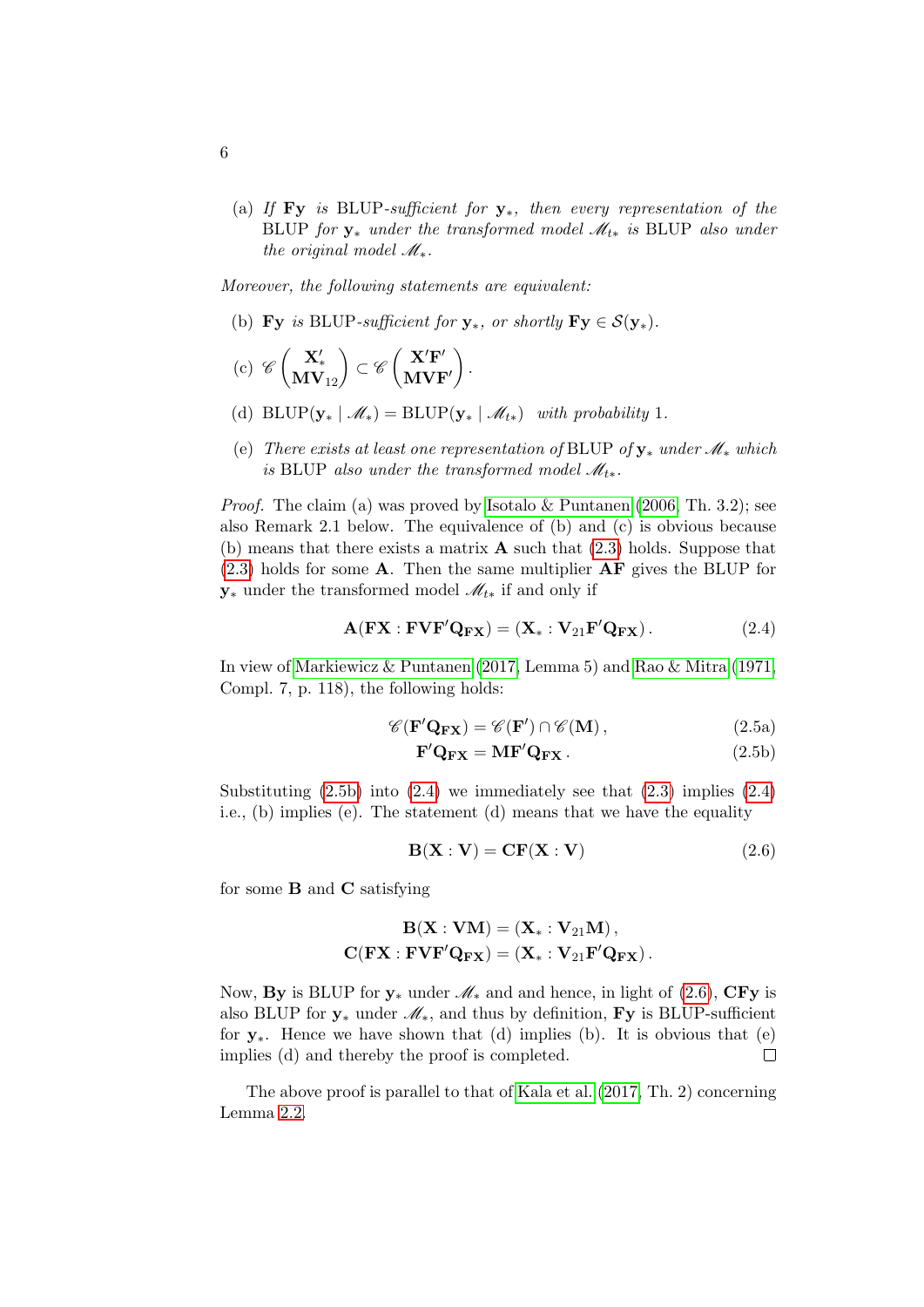**Remark 2.1.** Regarding the claim (a) in Theorem [2.1,](#page-4-3) Isotalo  $\&$  Puntanen [\(2006,](#page-17-2) Th. 3.2) state the following: "Every representation of the BLUP for  $y_*$  under the transformed model  $\mathcal{M}_{t*}$  is BLUP also under the original model M<sup>∗</sup> and vice versa." Stated in this way, the vice versa part is not quite correct and may result in wrong or confusing interpretations. Hence we will clarify the meaning of the vice versa part below. The corresponding considerations for the BLUE of estimable parametric function are done in [Kala et al.](#page-17-4) [\(2017,](#page-17-4) Sec. 4) and here we proceed along their lines.

To do this, we take a look at the multipliers of the response vector y when obtaining the BLUPs. Let  $y_*$  be predictable under the models  $\mathcal{M}_*$ and  $\mathcal{M}_{t*}$  and denote

$$
\mathcal{A} = \{ \mathbf{A} : \mathbf{AFy} = \text{BLUP}(\mathbf{y}_* \mid \mathcal{M}_*) \} = \{ \mathbf{A} : \mathbf{AF}(\mathbf{X} : \mathbf{VM}) = (\mathbf{X}_* : \mathbf{V}_{21}\mathbf{M}) \}, \n\mathcal{C} = \{ \mathbf{C} : \mathbf{CFy} = \text{BLUP}(\mathbf{y}_* \mid \mathcal{M}_{t*}) \} = \{ \mathbf{C} : \mathbf{C}(\mathbf{FX} : \mathbf{FVF}'\mathbf{Q}_{\mathbf{FX}}) = (\mathbf{X}_* : \mathbf{V}_{21}\mathbf{F}'\mathbf{Q}_{\mathbf{FX}}) \}.
$$

Proceeding along the same lines as [Kala et al.](#page-17-4) [\(2017,](#page-17-4) Th. 3) in their BLUEconsiderations, we can obtain the following result.

<span id="page-6-1"></span>Theorem 2.2. Suppose that Fy is BLUP-sufficient for the predictable  $y_*$ under the model  $\mathcal{M}_*$ , and let the sets of matrices A and C be defined as above. Then  $A = C$ .

To describe more statistically the meaning of Theorem [2.2,](#page-6-1) let Fy be BLUP-sufficient for  $y_*$  under  $\mathcal{M}_*$ . Then, for each matrix C such that CFy is the BLUP of  $y_*$  in the transformed model  $\mathcal{M}_{t*}$ , the statistic CFy is also the BLUP of  $y_*$  in the original model  $\mathcal{M}_*$ , and vice versa. Notice that in this statement the "vice versa" means that we consider such C for which CFy is BLUP under  $\mathcal{M}_*$ , not the set of matrices **B** such that **By** is BLUP under M∗.  $\Box$ 

#### <span id="page-6-0"></span>3 Some representations for the BLUPs

Let us start by considering the BLUP for  $\varepsilon_*$  which offers interesting views. Theorem [3.1](#page-6-2) below could be proved directly using Lemma [1.2](#page-2-1) by choosing  $\varepsilon_*$  as the "new future observations". However, we find it illustrative to give an alternative proof.

<span id="page-6-2"></span>**Theorem 3.1.** Under the model  $\mathcal{M}_*$ , the statistic Cy is the BLUP for  $\varepsilon_*$ if and only if

$$
\mathbf{C}(\mathbf{X}:\mathbf{V}\mathbf{M}) = \left(\mathbf{0}:\mathbf{V}_{21}\mathbf{M}\right),
$$

or, equivalently,  $C = AM$  for some matrix A such that

<span id="page-6-3"></span>
$$
AMVM = V_{21}M.
$$
 (3.1)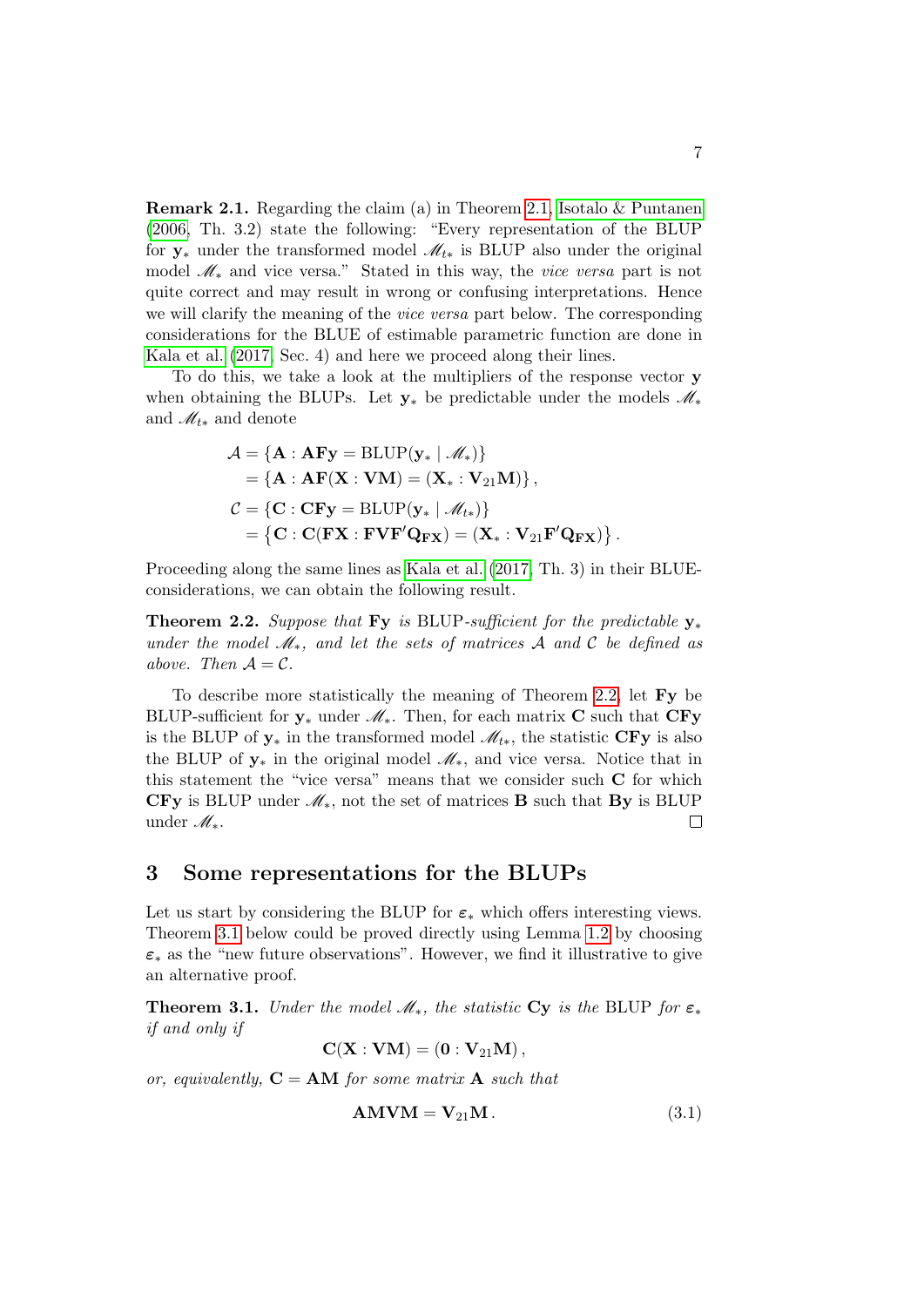*Proof.* The predictor Cy is unbiased for  $\varepsilon_*$  if and only if  $E(\varepsilon_* - Cy) = 0$ and so  $CX = 0$  and hence necessarily  $C = AM$  for some matrix A. Now AMy is the BLUP for  $\varepsilon_*$  if A is such that the covariance matrix of the prediction error  $\varepsilon_* - AMy$  is minimal in the Löwner sense. We recall that for any matrix  $\mathbf{A}$ , we have the Löwner ordering

<span id="page-7-0"></span>
$$
cov(\varepsilon_{*} - AMy) \geq_{L} cov[\varepsilon_{*} - V_{21}M(MVM)^{-}My], \qquad (3.2)
$$

where

$$
\mathrm{cov}(\boldsymbol{\varepsilon}_*, \mathbf{M}\mathbf{y})[\mathrm{cov}(\mathbf{M}\mathbf{y})]^-=\mathbf{V}_{21}\mathbf{M}(\mathbf{M}\mathbf{V}\mathbf{M})^-.
$$

For the Löwner inequality in  $(3.2)$ , see [Puntanen et al.](#page-17-6)  $(2011, Th. 9)$  $(2011, Th. 9)$ . We have thus found that  $BLUP(\varepsilon_*)$  has a representation

$$
\operatorname{BLUP}(\varepsilon_*) = \mathbf{V}_{21} \mathbf{M} (\mathbf{MVM})^- \mathbf{My}.
$$

On the other hand, according to [Puntanen et al.](#page-17-6) [\(2011,](#page-17-6) Cor. 9.1), for any matrix A,

$$
\mathrm{cov}(\boldsymbol{\varepsilon}_{*}-\mathbf{A}\mathbf{M}\mathbf{y})\geq_{\mathrm{L}}\mathrm{cov}(\boldsymbol{\varepsilon}_{*}-\mathbf{A}_{1}\mathbf{M}\mathbf{y})
$$

if and only if  $A_1$  is a solution to [\(3.1\)](#page-6-3).

In view of the identity, see [Haslett et al.](#page-17-7) [\(2014,](#page-17-7) Sec. 2),

$$
\mathbf{P}_{\mathbf{X};\mathbf{W}^{+}} = \mathbf{X}(\mathbf{X}'\mathbf{W}^{-}\mathbf{X})^{-}\mathbf{X}'\mathbf{W}^{+}
$$
  
=  $\mathbf{P}_{\mathbf{W}} - \mathbf{V}\mathbf{M}(\mathbf{M}\mathbf{V}\mathbf{M})^{-}\mathbf{M}\mathbf{P}_{\mathbf{W}}$ , (3.3)

the BLUP( $\varepsilon_*$ ) can be expressed, for example, as follows:

$$
BLUP(\varepsilon_*) = V_{21}M(MVM)^-My
$$
  
=  $V_{21}W^-(I_n - G)y$   
=  $V_{21}V^-(I_n - G)y$ ,

where  $\mathbf{W} \in \mathcal{W}$ ,  $\mathbf{y} \in \mathscr{C}(\mathbf{W})$ , and  $\mathbf{G} = \mathbf{X} (\mathbf{X}' \mathbf{W}^- \mathbf{X})^- \mathbf{X}' \mathbf{W}^- = \mathbf{P}_{\mathbf{X}; \mathbf{W}^-}$ .

It is well known that the general solution to  $\mathbf{A}(\mathbf{X} : \mathbf{V}\mathbf{M}) = (\mathbf{X} * \mathbf{I}) \mathbf{A}$  can be written, for example, as

$$
{\bf A}_0=({\bf X}_*:0)({\bf X}:{\bf V}{\bf M})^++{\bf N}_1{\bf Q}_{\bf W}:={\bf A}_1+{\bf N}_1{\bf Q}_{\bf W}\,,
$$

where  $\mathbf{N}_1 \in \mathbb{R}^{q \times n}$  is free to vary and  $\mathbf{Q_W} = \mathbf{I}_n - \mathbf{P_W}$ ,  $\mathbf{W} \in \mathcal{W}$ . Similarly, the general solution to  $\mathbf{B}(\mathbf{X} : \mathbf{V}\mathbf{M}) = (\mathbf{X} * : \mathbf{V}_{21}\mathbf{M})$  can be written as

$$
{\bf B}_0=({\bf X}_*: {\bf V}_{21}{\bf M})({\bf X}: {\bf V}{\bf M})^+ + {\bf N}_2 {\bf Q}_{\bf W} := {\bf B}_1 + {\bf N}_2 {\bf Q}_{\bf W}\,,
$$

where the matrix  $N_2 \in \mathbb{R}^{q \times n}$  is free to vary. Consider then the equation

$$
\mathbf{C}(\mathbf{X}:\mathbf{V}\mathbf{M}) = (\mathbf{0}:\mathbf{V}_{21}\mathbf{M})
$$

<span id="page-7-1"></span> $\Box$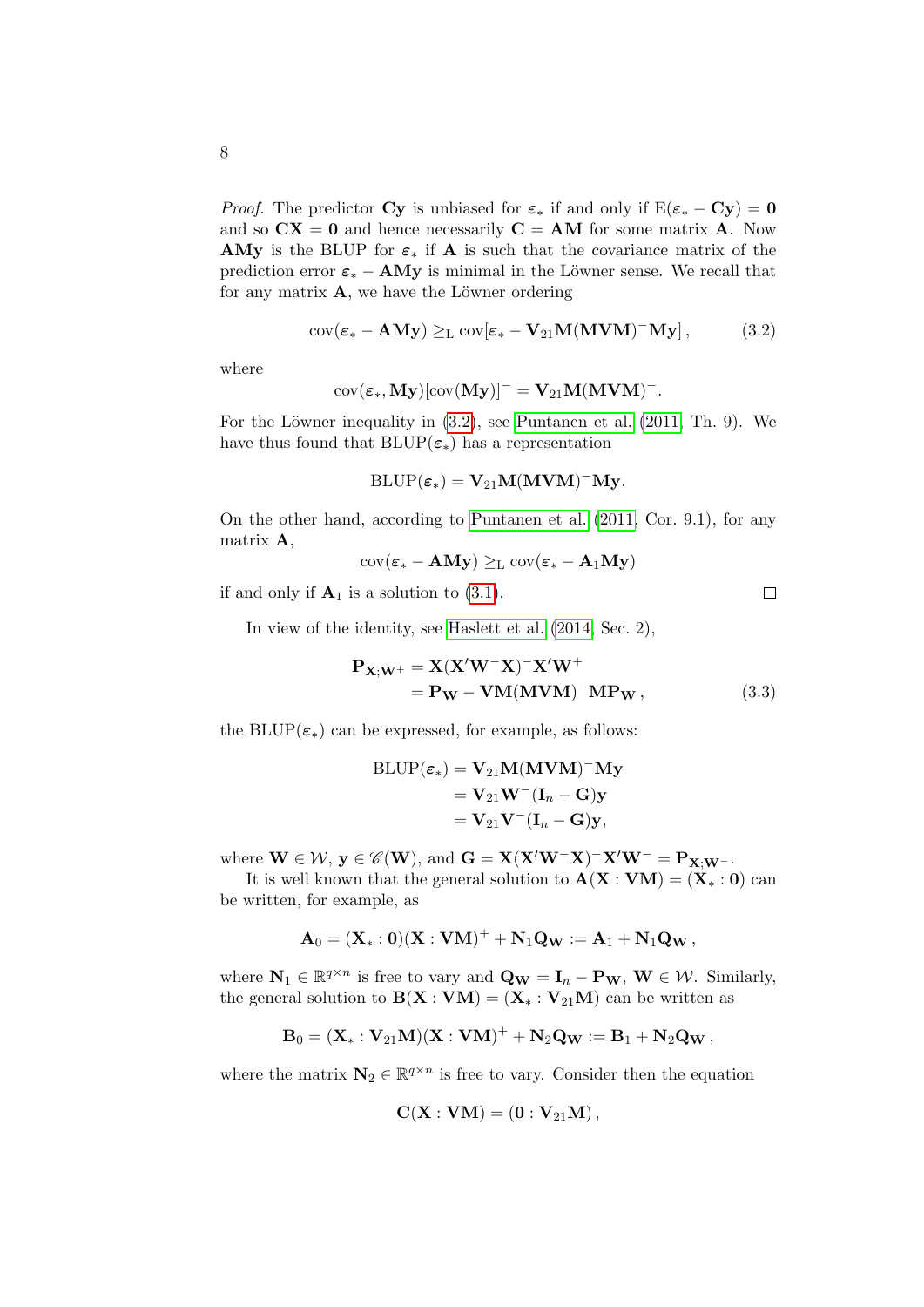for which the general solution is

$$
{\bf C}_0=({\bf 0}:{\bf V}_{21}{\bf M})({\bf X}:{\bf V}{\bf M})^++{\bf N}_3{\bf Q}_{{\bf W}}:={\bf C}_1+{\bf N}_3{\bf Q}_{{\bf W}}\,,
$$

where the matrix  $\mathbf{N}_3 \in \mathbb{R}^{q \times n}$  is free to vary. Then  $\mathbf{B}_1 = \mathbf{A}_1 + \mathbf{C}_1$  and

$$
\mathbf{B}_0 = \mathbf{A}_0 + \mathbf{C}_0 + \mathbf{N}_0 \mathbf{Q}_\mathbf{W},
$$

where  $\mathbf{N}_0$  is free to vary. In other words, if

$$
\begin{pmatrix}{\bf A}\\ {\bf C}\end{pmatrix} ({\bf X}:{\bf V}{\bf M})=\begin{pmatrix}{\bf X}_*&{\bf 0}\\ {\bf 0}&{\bf V}_{21}{\bf M}\end{pmatrix},
$$

then

$$
(\mathbf{A}+\mathbf{C})(\mathbf{X}:\mathbf{V}\mathbf{M})=(\mathbf{X}_*:\mathbf{V}_{21}\mathbf{M}),
$$

and so

$$
(\mathbf{A} + \mathbf{C})\mathbf{y} = \operatorname{BLUP}(\mathbf{y}_*).
$$

Of course,

$$
Ay = \operatorname{BLUE}(X_*\beta)\,,\quad \mathbf{C}\mathbf{y} = \operatorname{BLUP}(\varepsilon_*)\,,
$$

so that we have obtained the following result:

<span id="page-8-0"></span>**Theorem 3.2.** Under the linear model  $\mathcal{M}_*$ , where  $y_*$  is predictable, the following decomposition holds (with probability 1):

$$
\text{BLUP}(\mathbf{y}_*) = \text{BLUE}(\mathbf{X}_*\boldsymbol{\beta}) + \text{BLUP}(\boldsymbol{\varepsilon}_*)\,.
$$

Next we consider the BLUP-sufficiency of Fy for  $\varepsilon_*$ .

**Theorem 3.3.** The statistic Fy is BLUP-sufficient for  $\varepsilon_*$  under  $\mathcal{M}_*$  if and only if any of the following equivalent conditions holds:

$$
\mathrm{(a)}\ \mathscr{C}\begin{pmatrix} \mathbf{0} \\ \mathbf{MV}_{12} \end{pmatrix} \subset \mathscr{C}\begin{pmatrix} \mathbf{X}'\mathbf{F}' \\ \mathbf{MV}\mathbf{F}' \end{pmatrix}.
$$

- (b)  $\mathscr{C}(\mathbf{MV}_{12}) \subset \mathscr{C}(\mathbf{MVF'Q_{FX}}) = \mathscr{C}(\mathbf{MVMF'Q_{FX}})$ .
- (c)  $\text{BLUP}(\varepsilon_*) \mathcal{M}_*) = \text{BLUP}(\varepsilon_* \mid \mathcal{M}_{t*})$  with probability 1.
- (d) There exists at least one representation of BLUP of  $\varepsilon_*$  under  $\mathcal{M}_*$  which is BLUP also under the transformed model  $\mathcal{M}_{t*}$ .

In particular, if Fy is BLUE-sufficient for  $X\beta$ , then (b) becomes

$$
(e) \ \mathscr{C}(\mathbf{MV}_{12}) \subset \mathscr{C}(\mathbf{MVF}').
$$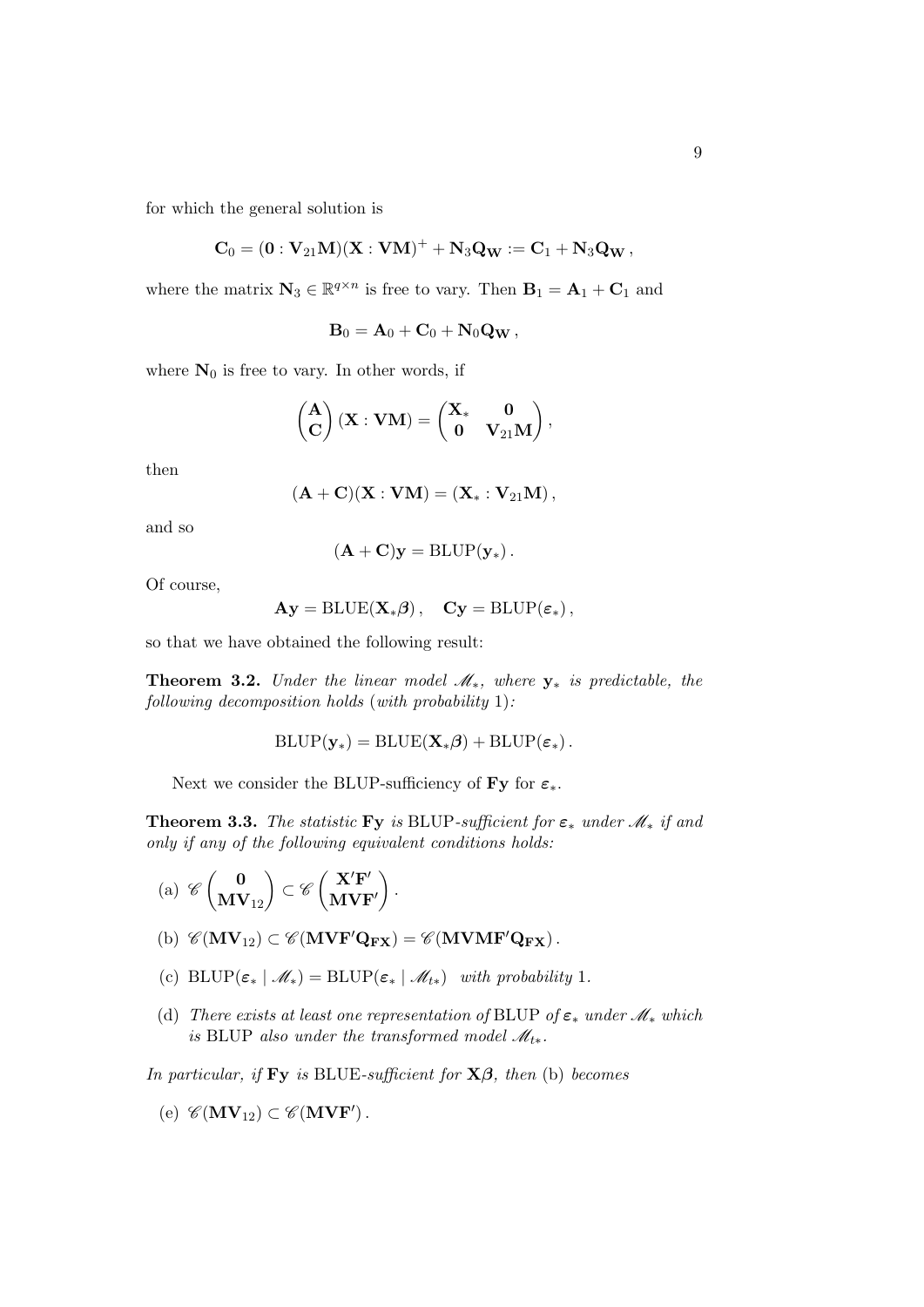*Proof.* The statistic Fy is BLUP-sufficient for  $\varepsilon_*$  under  $\mathcal{M}_*$  if the equation

<span id="page-9-1"></span>
$$
\mathbf{AF}(\mathbf{X} : \mathbf{VM}) = (\mathbf{0} : \mathbf{V}_{21}\mathbf{M})
$$
\n(3.4)

has a solution for **A** which obviously happens if and only if (a) holds. The condition (a) means that there exists a matrix N such that

$$
\mathbf{0} = \mathbf{X}'\mathbf{F}'\mathbf{N}, \quad \mathbf{M}\mathbf{V}_{12} = \mathbf{M}\mathbf{V}\mathbf{F}'\mathbf{N} \, .
$$

Hence  $N = Q_{FX}N_1$  for some matrix  $N_1$  and

<span id="page-9-0"></span>
$$
\mathbf{MV}_{12} = \mathbf{MVF}'\mathbf{Q}_{\mathbf{FX}}\mathbf{N}_1.
$$
 (3.5)

The equality [\(3.5\)](#page-9-0) holds for some matrix  $N_1$  if and only if

$$
\mathscr{C}(\mathbf{MV}_{12}) \subset \mathscr{C}(\mathbf{MVF}'\mathbf{Q}_{\mathbf{FX}}) = \mathscr{C}(\mathbf{MVMF}'\mathbf{Q}_{\mathbf{FX}})\,,
$$

where we have used  $(2.5b)$ .

Suppose that (a) holds so that there exists some matrix  $\bf{A}$  such that [\(3.4\)](#page-9-1) holds. Then the same multiplier  $AF$  gives the BLUP for  $\varepsilon_*$  under the transformed model  $\mathcal{M}_{t*}$  if and only if **A** satisfies the equation

$$
\mathbf{A}(\mathbf{F}\mathbf{X}:\mathbf{F}\mathbf{V}\mathbf{F}'\mathbf{Q}_{\mathbf{F}\mathbf{X}}) = (\mathbf{0}:\mathbf{V}_{21}\mathbf{F}'\mathbf{Q}_{\mathbf{F}\mathbf{X}}).
$$

Proceeding onwards as in the proof of Theorem [2.1,](#page-4-3) the equivalence between (a), (c) and (d) can be shown.

To prove (e), let us assume that **Fy** is BLUE-sufficient for  $X\beta$ . It is clear that

<span id="page-9-4"></span><span id="page-9-2"></span>
$$
\mathscr{C}(\mathbf{MVF'Q_{FX}}) \subset \mathscr{C}(\mathbf{MVF'})\,. \tag{3.6}
$$

Using the rank rule of the matrix product, see [Marsaglia & Styan](#page-17-8) [\(1974,](#page-17-8) Cor. 6.2),

$$
rank(\mathbf{MVF'}\mathbf{Q_{FX}}) = rank(\mathbf{MVF'}) - dim \mathcal{C}(\mathbf{FVM}) \cap \mathcal{C}(\mathbf{FX})
$$
  
= rank(\mathbf{MVF'}), \t(3.7)

because in view of part (c) of Lemma [2.1,](#page-3-2) we have dim  $\mathscr{C}(\mathbf{FVM})\cap \mathscr{C}(\mathbf{FX})=$  $\{0\}$ . This means that we get equality in  $(3.6)$  and so the proof of (e) is  $\Box$ completed.

It is of course clear that the corresponding property as (a) in Theo-rem [2.1,](#page-4-3) holds as well for the BLUP( $\varepsilon_*$ ).

<span id="page-9-3"></span>Theorem 3.4. Consider the following three statements:

- (a) Fy is BLUE-sufficient for  $\mathbf{X}_*\boldsymbol{\beta}$ .
- (b) Fy is BLUP-sufficient for  $\varepsilon_*$ .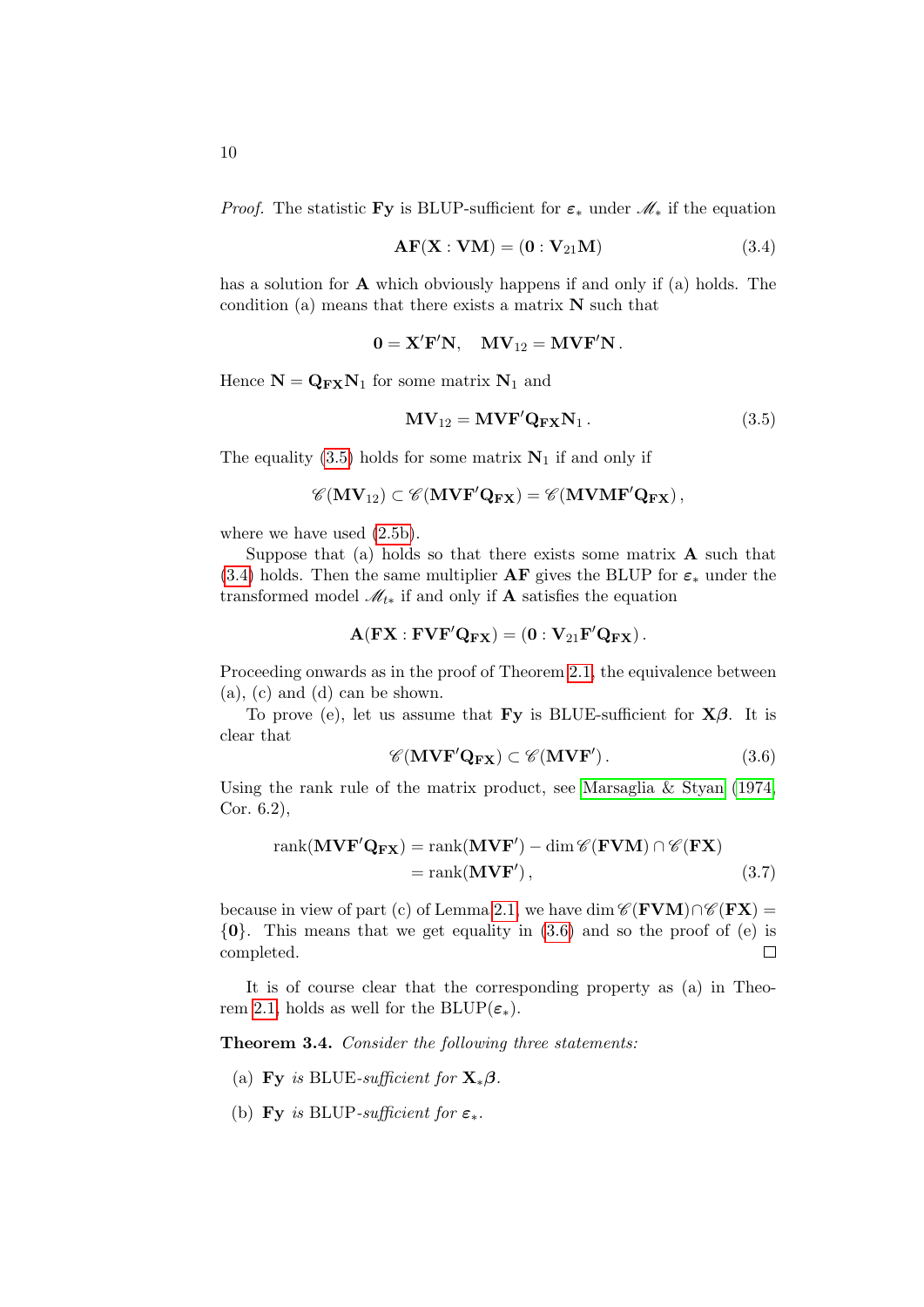(c) Fy is BLUP-sufficient for  $y_*$ .

Then above, any two conditions together imply the third one. Moreover, if

$$
\mathscr{C}(\mathbf{X}_*)\cap\mathscr{C}(\mathbf{V}_{21}\mathbf{M})=\{\mathbf{0}\}\,,
$$

then

(c) 
$$
\implies
$$
 (a) and (b).

Proof. Denote

$$
\mathbf{A} = \begin{pmatrix} \mathbf{X}_* \\ \mathbf{0} \end{pmatrix}, \quad \mathbf{B} = \begin{pmatrix} \mathbf{0} \\ \mathbf{M} \mathbf{V}_{12} \end{pmatrix} \quad \mathbf{C} = \begin{pmatrix} \mathbf{X}' \mathbf{F}' \\ \mathbf{M} \mathbf{V} \mathbf{F}' \end{pmatrix}.
$$

Now (c) holds if and only if

<span id="page-10-0"></span>
$$
\mathbf{P}_{\mathbf{C}}(\mathbf{A} + \mathbf{B}) = \mathbf{A} + \mathbf{B},\tag{3.8}
$$

which is equivalent to

$$
\mathbf{P}_{\mathbf{C}}\mathbf{A} - \mathbf{A} = -(\mathbf{P}_{\mathbf{C}}\mathbf{B} - \mathbf{B}),
$$

from which the first part of the theorem follows. To prove the second part, we have to show that if

<span id="page-10-1"></span>
$$
\mathscr{C}(\mathbf{A}') \cap \mathscr{C}(\mathbf{B}') = \{0\},\tag{3.9}
$$

then

<span id="page-10-3"></span>
$$
\mathscr{C}(\mathbf{A} + \mathbf{B}) \subset \mathscr{C}(\mathbf{C}) \implies \mathscr{C}(\mathbf{A}) \subset \mathscr{C}(\mathbf{C}). \tag{3.10}
$$

Postmultiplying  $(3.8)$  by  $\mathbf{Q}_{\mathbf{B}'}$  yields

<span id="page-10-2"></span>
$$
\mathbf{P}_{\mathbf{C}}\mathbf{A}\mathbf{Q}_{\mathbf{B}'} = \mathbf{A}\mathbf{Q}_{\mathbf{B}'}. \tag{3.11}
$$

If rank $(\mathbf{AQ}_{\mathbf{B}'} )$  = rank $(\mathbf{A})$ , which happens if and only if [\(3.9\)](#page-10-1) holds, we can, in light of the rank cancellation rule of [Marsaglia & Styan](#page-17-8) [\(1974,](#page-17-8) Th. 2), cancel the right-most  $\mathbf{Q}_{\mathbf{B}'}$  in each side of [\(3.11\)](#page-10-2) and obtain  $\mathbf{P}_{\mathbf{C}}\mathbf{A} = \mathbf{A}$  as claimed in [\(3.10\)](#page-10-3).  $\Box$ 

Remark 3.1. The notion of linear error-sufficiency was introduced by [Groß](#page-17-9) [\(1998\)](#page-17-9), while considering linear sufficient statistics for the prediction of the random error term  $\varepsilon$  in the general linear model. This is nothing but the BLUP-sufficiency of  $\varepsilon$ . Proceeding along the lines of Theorem [3.1,](#page-6-2) we can conclude that under the model  $\mathcal{M}$ , the statistic Cy is the BLUP for  $\varepsilon$  if and only if

$$
\mathbf{C}(\mathbf{X}:\mathbf{VM})=(\mathbf{0}:\mathbf{VM})\,,
$$

and one explicit solution is

$$
\operatorname{BLUP}(\varepsilon \mid \mathscr{M}) = \mathbf{VM}(\mathbf{MVM})^{-} \mathbf{My} = \mathbf{y} - \operatorname{BLUE}(\mathbf{X}\boldsymbol{\beta} \mid \mathscr{M}).
$$

Obviously Fy is BLUP-sufficient for  $\varepsilon$  if and only if

$$
\mathscr{N}(\mathbf{FX}:\mathbf{FVM})\subset \mathscr{N}(\mathbf{0}:\mathbf{VM})\,.
$$

For the BLUP of  $\varepsilon$ , see also Arendacká & Puntanen [\(2015,](#page-16-4) Lemma 1).  $\Box$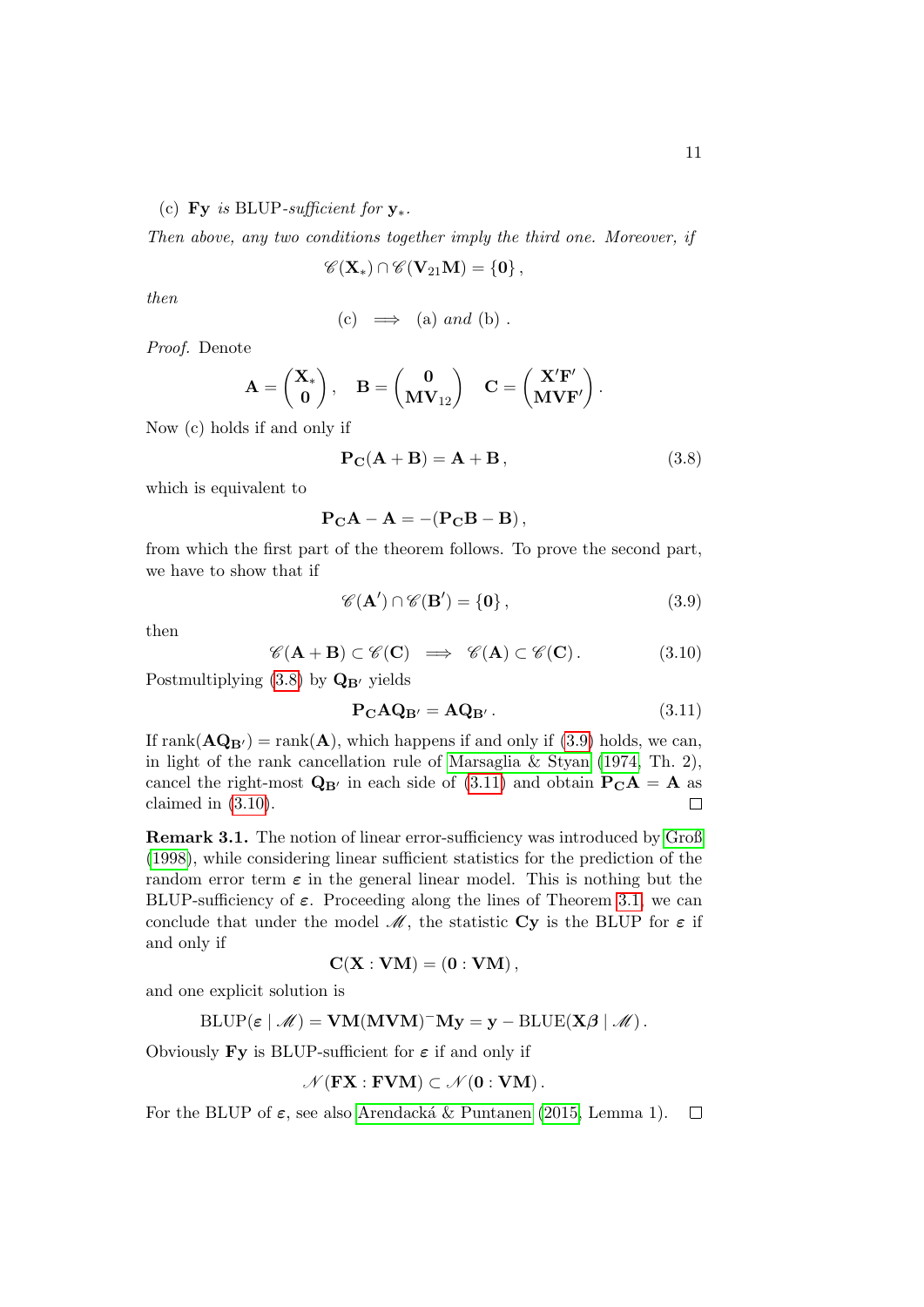## <span id="page-11-0"></span>4 Representations for the BLUP in the transformed model

When doing the "BLUP-hunting" in models  $\mathcal{M}_*$  and  $\mathcal{M}_{t*}$  we assume that the parametric function  $\mathbf{X}_{*}\boldsymbol{\beta}$  is estimable under  $\mathcal{M}$  as well as under  $\mathcal{M}_t$ , which, in light of [\(2.2\)](#page-4-4), happens if and only if  $\mathscr{C}(\mathbf{X}'_*) \subset \mathscr{C}(\mathbf{X}'\mathbf{F}')$ , so that

<span id="page-11-3"></span>
$$
\mathbf{X}_{*} = \mathbf{L} \mathbf{F} \mathbf{X} \quad \text{for some matrix } \mathbf{L} \,. \tag{4.1}
$$

Similarly,  $X\beta$  is required to be estimable under  $\mathscr{M}_t$  so that  $\mathscr{C}(X') = \mathscr{C}(X'F')$ . Denote

$$
\begin{aligned} \mathbf{G} &= \mathbf{X} (\mathbf{X}' \mathbf{W}^- \mathbf{X})^- \mathbf{X}' \mathbf{W}^- = \mathbf{P}_{\mathbf{X}; \mathbf{W}^-} \,, \\ \mathbf{P}_{\mathbf{F} \mathbf{X}; (\mathbf{F} \mathbf{W} \mathbf{F}')^-} &= \mathbf{F} \mathbf{X} [\mathbf{X}' \mathbf{F}' (\mathbf{F} \mathbf{W} \mathbf{F}')^- \mathbf{F} \mathbf{X}]^- \mathbf{X}' \mathbf{F}' (\mathbf{F} \mathbf{W} \mathbf{F}')^-, \\ \mathbf{G}_t &= \mathbf{X} [\mathbf{X}' \mathbf{F}' (\mathbf{F} \mathbf{W} \mathbf{F}')^- \mathbf{F} \mathbf{X}]^- \mathbf{X}' \mathbf{F}' (\mathbf{F} \mathbf{W} \mathbf{F}')^- \mathbf{F} \,, \end{aligned}
$$

so that  $\mathbf{FG}_t = \mathbf{P}_{\mathbf{FX}; (\mathbf{FWF'})^-} \mathbf{F}.$ 

Estimator **BFy** is the BLUE( $\mathbf{FX}\beta \mid \mathcal{M}_t$ ) if and only if **B** satisfies

 $B(FX : FVF'Q_{FX}) = (FX : 0),$ 

so that one expression for **B** is  $B = P_{FX:(FWF')^-} := FXA$  and then

<span id="page-11-1"></span>
$$
\mathbf{FXA}(\mathbf{FX} : \mathbf{FVF}'\mathbf{Q}_{\mathbf{FX}}) = (\mathbf{FX} : \mathbf{0}). \tag{4.2}
$$

Because rank( $\mathbf{F}(\mathbf{F}|\mathbf{X}) = \text{rank}(\mathbf{X})$ , we can cancel the left-most F from both sides of [\(4.2\)](#page-11-1) resulting

$$
\mathbf{X}[\mathbf{X}'\mathbf{F}'(\mathbf{F}\mathbf{W}\mathbf{F}')^-\mathbf{F}\mathbf{X}]^-\mathbf{X}'\mathbf{F}'(\mathbf{F}\mathbf{W}\mathbf{F}')^-(\mathbf{F}\mathbf{X}:\mathbf{F}\mathbf{V}\mathbf{F}'\mathbf{Q}_{\mathbf{F}\mathbf{X}})=(\mathbf{X}:\mathbf{0})\,.
$$

Thus  $\mathbf{G}_t \mathbf{y}$  is the BLUE for  $\mathbf{X}\boldsymbol{\beta}$  under  $\mathcal{M}_t$  and

<span id="page-11-2"></span>
$$
\mathbf{G}_t(\mathbf{X} : \mathbf{VF}'\mathbf{Q}_{\mathbf{FX}}) = (\mathbf{X} : \mathbf{0}).
$$
 (4.3)

An alternative expression for BLUE( $\mathbf{FX}\beta \mid \mathcal{M}_t$ ) can be obtained using the corresponding identity as in [\(3.3\)](#page-7-1):

$$
\begin{aligned} \mathbf{P}_{\mathbf{FX}; (\mathbf{FWF}')^+} &= \mathbf{FX}[\mathbf{X}'\mathbf{F}'(\mathbf{FWF}')^-\mathbf{FX}]^- \mathbf{X}'\mathbf{F}'(\mathbf{FWF}')^+ \\ &= \mathbf{P}_{\mathbf{FW}} - \mathbf{F}\mathbf{VF}'\mathbf{Q}_{\mathbf{FX}}(\mathbf{Q}_{\mathbf{FX}}\mathbf{F}\mathbf{VF}'\mathbf{Q}_{\mathbf{FX}})^-\mathbf{Q}_{\mathbf{FX}}\mathbf{P}_{\mathbf{FW}}\,. \end{aligned}
$$

Namely, for  $y \in \mathscr{C}(\mathbf{W})$  and, noting that  $\mathbf{P}_{\mathbf{F}\mathbf{W}}\mathbf{F}\mathbf{y} = \mathbf{F}\mathbf{y}$ , we get

$$
\begin{aligned} \text{BLE}(\mathbf{FX\beta} \mid \mathcal{M}_t) &= \mathbf{FG}_t \mathbf{y} \\ &= \mathbf{P}_{\mathbf{FX}; (\mathbf{FWF}')^+} \mathbf{F} \mathbf{y} \\ &= \mathbf{F} \mathbf{y} - \mathbf{F} \mathbf{VF}' \mathbf{Q}_{\mathbf{FX}} (\mathbf{Q}_{\mathbf{FX}} \mathbf{F} \mathbf{VF}' \mathbf{Q}_{\mathbf{FX}})^{-} \mathbf{Q}_{\mathbf{FX}} \mathbf{F} \mathbf{y}. \end{aligned}
$$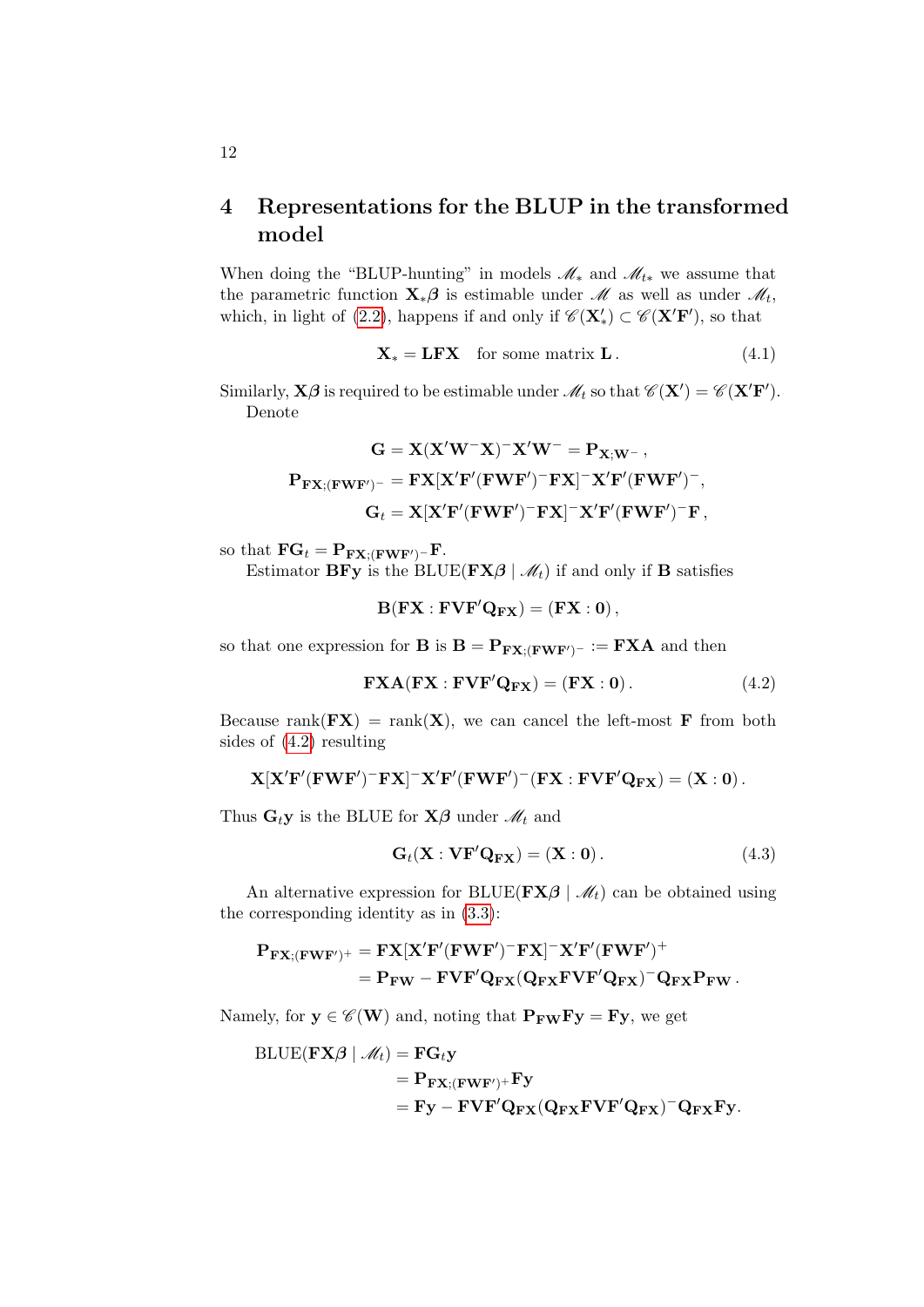It is interesting to observe that the matrix

$$
\mathbf{G}_{\#} = \mathbf{I}_n - \mathbf{V} \mathbf{F}' \mathbf{Q}_{\mathbf{F} \mathbf{X}} (\mathbf{Q}_{\mathbf{F} \mathbf{X}} \mathbf{F} \mathbf{V} \mathbf{F}' \mathbf{Q}_{\mathbf{F} \mathbf{X}})^{-} \mathbf{Q}_{\mathbf{F} \mathbf{X}} \mathbf{F}
$$

satisfies  $(4.3)$ , i.e.,

$$
\mathbf{G}_{\#}(\mathbf{X}:\mathbf{VF}'\mathbf{Q}_{\mathbf{FX}})=(\mathbf{X}:0).
$$

However,  $\mathbf{G}_{\#}$  and  $\mathbf{G}_{t}$  are not necessarily equal; their difference is

<span id="page-12-0"></span>
$$
\mathbf{G}_t - \mathbf{G}_{\#} = \mathbf{N} \mathbf{Q}_{(\mathbf{X}: \mathbf{VF'}\mathbf{Q_{FX}})}
$$

for some matrix N.

Consider then the expressions for the BLUP of  $\varepsilon_*$  under the transformed model  $\mathcal{M}_{t*}$ . One way to do this is to use Theorem [3.1,](#page-6-2) which says that DFy is the BLUP( $\varepsilon_* \mid \mathcal{M}_{t*}$ ) if **D** is a solution to

$$
\mathbf{D}(\mathbf{F}\mathbf{X}:\mathbf{F}\mathbf{V}\mathbf{F}'\mathbf{Q}_{\mathbf{F}\mathbf{X}}) = \left(\mathbf{0}:\mathbf{V}_{21}\mathbf{F}'\mathbf{Q}_{\mathbf{F}\mathbf{X}}\right).
$$

Thus the BLUP of  $\varepsilon_*$  under  $\mathcal{M}_{t*}$  can be expressed as

$$
BLUP(\varepsilon_* \mid \mathcal{M}_{t*}) = \mathbf{V}_{21} \mathbf{F}' \mathbf{Q}_{\mathbf{FX}} (\mathbf{Q}_{\mathbf{FX}} \mathbf{F} \mathbf{V} \mathbf{F}' \mathbf{Q}_{\mathbf{FX}})^{-} \mathbf{Q}_{\mathbf{FX}} \mathbf{F} \mathbf{y}.
$$
 (4.4)

Recall that in [\(4.4\)](#page-12-0),  $\mathbf{F}'\mathbf{Q}_{\mathbf{FX}}$  can be replaced with  $\mathbf{MF}'\mathbf{Q}_{\mathbf{FX}}$ . One alternative expression is

$$
\text{BLUP}(\varepsilon_* \mid \mathscr{M}_{t*}) = \mathbf{V}_{21} \mathbf{F}' (\mathbf{F} \mathbf{V} \mathbf{F}')^{-} \mathbf{F} (\mathbf{I}_n - \mathbf{G}_t) \mathbf{y}.
$$

We complete this section by giving some alternative expressions for the BLUP of  $y_*$ . Using [\(4.1\)](#page-11-3), let us denote

$$
\boldsymbol{\mu}_{*} = \mathbf{X}_{*} \boldsymbol{\beta} = \mathbf{L} \mathbf{F} \mathbf{X} \boldsymbol{\beta}, \quad \boldsymbol{\mu} = \mathbf{X} \boldsymbol{\beta}.
$$

The BLUP( $\mathbf{y}_*$ ) under  $\mathcal{M}_*$  can be written as

$$
\begin{aligned} \text{BLUP}(\mathbf{y}_* \mid \mathcal{M}_*) &= \text{BLUE}(\boldsymbol{\mu}_* \mid \mathcal{M}) + \mathbf{V}_{21} \mathbf{V}^{-}[\mathbf{y} - \text{BLUE}(\boldsymbol{\mu} \mid \mathcal{M})] \\ &= \mathbf{L} \mathbf{F} \mathbf{G} \mathbf{y} + \mathbf{V}_{21} \mathbf{V}^{-} (\mathbf{I}_n - \mathbf{G}) \mathbf{y} \\ &= \mathbf{L} \mathbf{F} \mathbf{G} \mathbf{y} + \mathbf{V}_{21} \mathbf{M} (\mathbf{M} \mathbf{V} \mathbf{M})^{-} \mathbf{M} \mathbf{y} \\ &= \text{BLUE}(\boldsymbol{\mu}_* \mid \mathcal{M}) + \text{BLUP}(\boldsymbol{\varepsilon}_* \mid \mathcal{M}_*), \end{aligned} \tag{4.5}
$$

or shortly,

<span id="page-12-2"></span><span id="page-12-1"></span>
$$
\mathbf{\tilde{y}}_*=\bm{{\tilde{\mu}}}_*+\bm{\tilde{\varepsilon}}_*\,.
$$

Under the transformed model we have

$$
BLUP(\mathbf{y}_{*} | \mathcal{M}_{t*}) = BLUE(\boldsymbol{\mu}_{*} | \mathcal{M}_{t}) + \mathbf{V}_{21} \mathbf{F}' (\mathbf{F} \mathbf{V} \mathbf{F}')^{-} \mathbf{F} [\mathbf{y} - BLUE(\boldsymbol{\mu} | \mathcal{M}_{t})]
$$
  
\n
$$
= \mathbf{L} \mathbf{F} \mathbf{G}_{t} \mathbf{y} + \mathbf{V}_{21} \mathbf{F}' (\mathbf{F} \mathbf{V} \mathbf{F}')^{-} \mathbf{F} (\mathbf{I}_{n} - \mathbf{G}_{t}) \mathbf{y}
$$
  
\n
$$
= \mathbf{L} \mathbf{F} \mathbf{G}_{t} \mathbf{y} + \mathbf{V}_{21} \mathbf{F}' \mathbf{Q}_{\mathbf{F} \mathbf{X}} (\mathbf{Q}_{\mathbf{F} \mathbf{X}} \mathbf{F} \mathbf{V} \mathbf{F}' \mathbf{Q}_{\mathbf{F} \mathbf{X}})^{-} \mathbf{Q}_{\mathbf{F} \mathbf{X}} \mathbf{F} \mathbf{y}
$$
  
\n
$$
= BLUE(\boldsymbol{\mu}_{*} | \mathcal{M}_{t}) + BLUP(\varepsilon_{*} | \mathcal{M}_{t*}), \qquad (4.6)
$$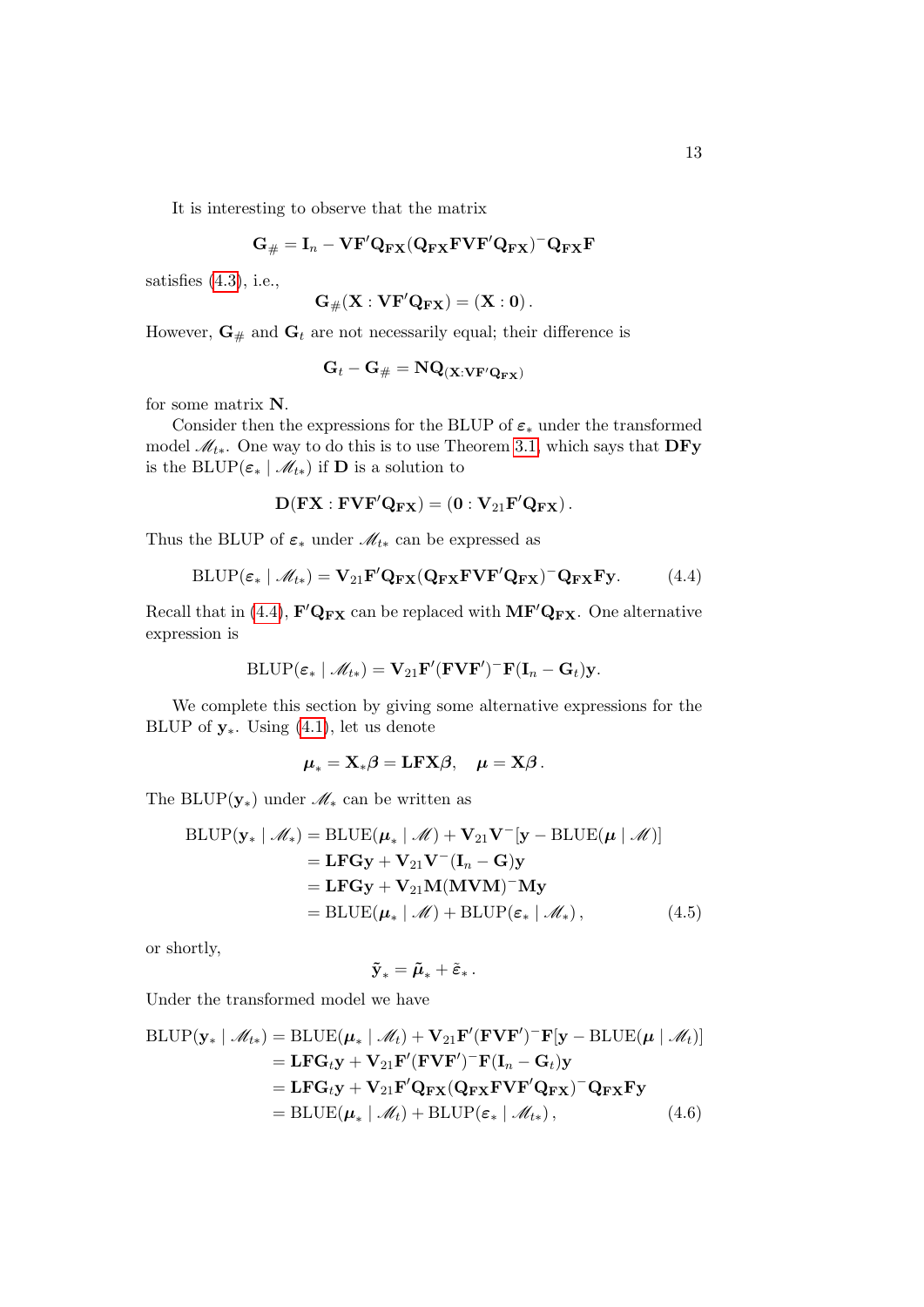or shortly,

<span id="page-13-1"></span>
$$
\tilde{\mathbf{y}}_{t*} = \tilde{\boldsymbol{\mu}}_{t*} + \tilde{\boldsymbol{\varepsilon}}_{t*} \,. \tag{4.7}
$$

In [\(4.5\)](#page-12-1) and [\(4.6\)](#page-12-2) the matrix **V** can be replaced with  $W \in \mathcal{W}$ . In passing we may notice that under  $\mathscr{M}_*, \tilde{\mu}_*$  and  $\tilde{\varepsilon}_*$  are uncorrelated and hence  $cov(\tilde{\mathbf{y}}_*) = cov(\tilde{\boldsymbol{\mu}}_*) + cov(\tilde{\boldsymbol{\varepsilon}}_*)$ . The corresponding property holds also for the terms of [\(4.7\)](#page-13-1). For further representations for the BLUP( $\mathbf{y}_* \mid \mathcal{M}_*$ ) we refer to [Haslett et al.](#page-17-7) [\(2014\)](#page-17-7).

#### <span id="page-13-0"></span>5 Linear mixed model

One application of the model  $\mathcal{M}_*$  is the linear mixed model

$$
y = X\beta + Zu + \varepsilon
$$
, or shortly,  $\mathscr{L} = \{y, X\beta + Zu, D, R, S\}$ ,

where  $\mathbf{X}_{n \times p}$  and  $\mathbf{Z}_{n \times q}$  are known matrices,  $\boldsymbol{\beta} \in \mathbb{R}^p$  is a vector of unknown fixed effects,  $\bf{u}$  is an unobservable vector (q elements) of random effects with  $E(\mathbf{u}) = \mathbf{0}$ ,  $cov(\mathbf{u}) = \mathbf{D}_{q \times q}$ ,  $cov(\varepsilon, \mathbf{u}) = \mathbf{S}_{n \times q}$ , and  $E(\varepsilon) = \mathbf{0}$ ,  $cov(\varepsilon) =$  $\mathbf{R}_{n\times n}$ . In this situation

$$
cov\begin{pmatrix} \varepsilon \\ \mathbf{u} \end{pmatrix} = \begin{pmatrix} \mathbf{R} & \mathbf{S} \\ \mathbf{S'} & \mathbf{D} \end{pmatrix},
$$

and

$$
cov(\mathbf{y}) = \mathbf{Z} \mathbf{D} \mathbf{Z}' + \mathbf{R} + \mathbf{Z} \mathbf{S}' + \mathbf{S} \mathbf{Z}' := \mathbf{\Sigma}.
$$

The mixed model can be expressed as a version of the model with "new observations", the new observations being now in u:

$$
\left\{ \begin{pmatrix} \mathbf{y} \\ \mathbf{u} \end{pmatrix}, \begin{pmatrix} \mathbf{X} \\ \mathbf{0} \end{pmatrix} \boldsymbol{\beta}, \begin{pmatrix} \boldsymbol{\Sigma} & \mathbf{Z}\mathbf{D} + \mathbf{S} \\ \mathbf{D}\mathbf{Z}' + \mathbf{S}' & \mathbf{D} \end{pmatrix} \right\}.
$$

Moreover, choosing the "new observations" as  $g = X\beta + Zu$ , we get

$$
\left\{ \begin{pmatrix} \mathbf{y} \\ \mathbf{g} \end{pmatrix}, \begin{pmatrix} \mathbf{X} \\ \mathbf{X} \end{pmatrix} \boldsymbol{\beta}, \begin{pmatrix} \boldsymbol{\Sigma} & (\mathbf{Z}\mathbf{D} + \mathbf{S})\mathbf{Z}' \\ \mathbf{Z}(\mathbf{D}\mathbf{Z}' + \mathbf{S}') & \mathbf{Z}\mathbf{D}\mathbf{Z}' \end{pmatrix} \right\}.
$$

Thus, see, e.g., [Haslett et al.](#page-17-10) [\(2015\)](#page-17-10), under the mixed model  $\mathscr L$  the following statements hold:

(a) Ay is the BLUE for  $X\beta$  if and only if

<span id="page-13-2"></span>
$$
\mathbf{A}(\mathbf{X}:\Sigma\mathbf{M}) = (\mathbf{X}:\mathbf{0}).\tag{5.1}
$$

(b) By is the BLUP for u if and only if

$$
\mathbf{B}(\mathbf{X}:\boldsymbol{\Sigma}\mathbf{M}) = \begin{bmatrix} \mathbf{0} \cdot (\mathbf{D}\mathbf{Z}' + \mathbf{S}')\mathbf{M} \end{bmatrix} = \begin{bmatrix} \mathbf{0} \cdot \text{cov}(\mathbf{u}, \mathbf{y})\mathbf{M} \end{bmatrix}.
$$

14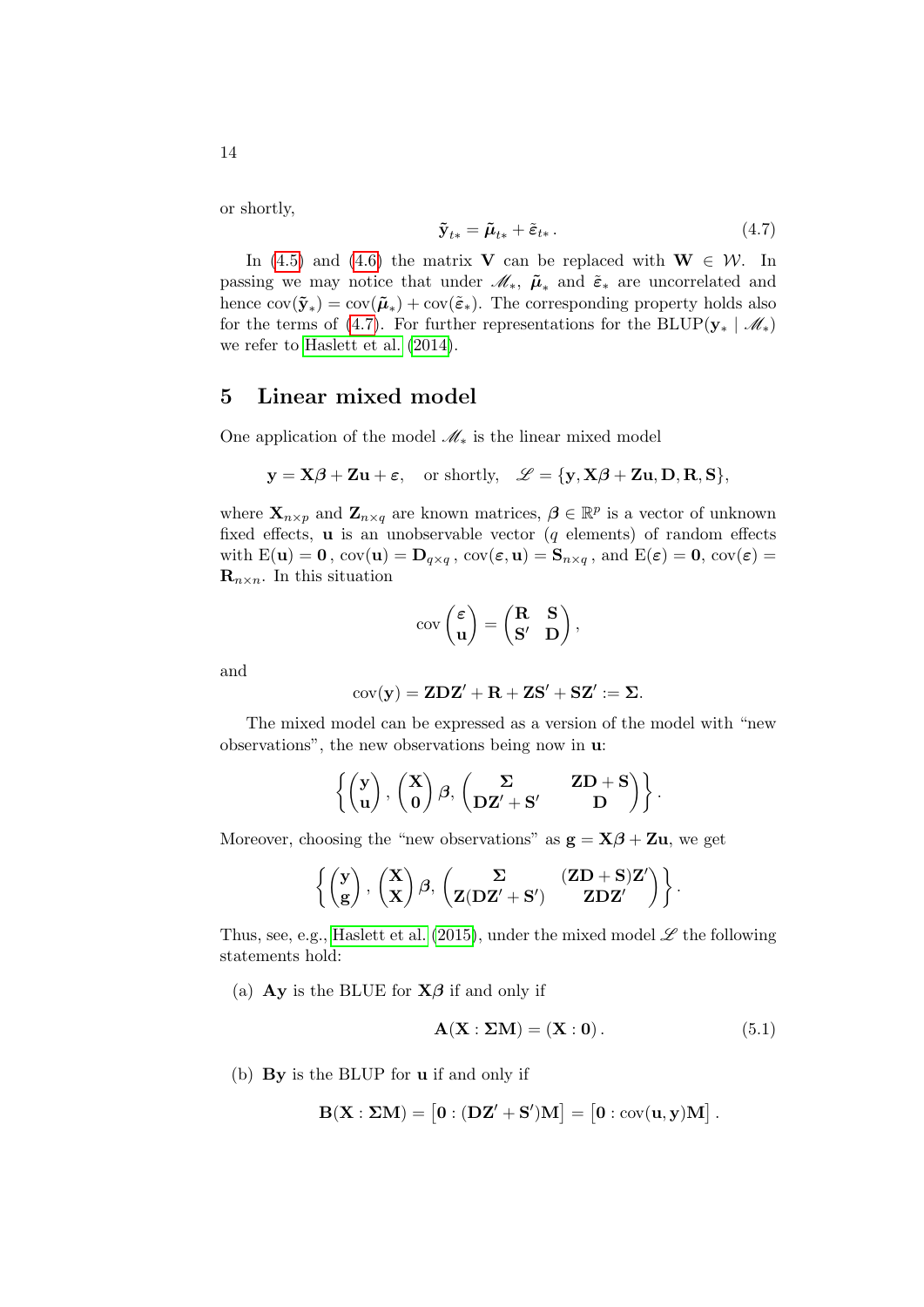(c) Cy is the BLUP for  $g = X\beta + Zu$  if and only if

<span id="page-14-0"></span>
$$
\mathbf{C}(\mathbf{X}:\boldsymbol{\Sigma}\mathbf{M}) = [\mathbf{X}:\mathbf{Z}(\mathbf{D}\mathbf{Z}'+\mathbf{S}')\mathbf{M}] = [\mathbf{X}:\text{cov}(\mathbf{g},\mathbf{y})\mathbf{M}]. \tag{5.2}
$$

Thus we have, corresponding to Theorem [3.2,](#page-8-0)

$$
\text{BLUP}(\mathbf{X}\boldsymbol{\beta} + \mathbf{Z}\mathbf{u} \mid \mathscr{L}) = \text{BLUE}(\mathbf{X}\boldsymbol{\beta} \mid \mathscr{L}) + \text{BLUP}(\mathbf{Z}\mathbf{u} \mid \mathscr{L}),
$$

so that one representation for the BLUP of  $g$  under  $\mathscr L$  is

$$
\begin{aligned} \mathrm{BLUP}(\mathbf{g}) &= \mathbf{T}\mathbf{y} + \mathbf{Z}(\mathbf{DZ}^{\prime} + \mathbf{S}^{\prime})\mathbf{W}_{\boldsymbol{\Sigma}}^{-}(\mathbf{y} - \mathbf{T}\mathbf{y}) \\ &= \mathbf{T}\mathbf{y} + \mathbf{Z}(\mathbf{DZ}^{\prime} + \mathbf{S}^{\prime})\mathbf{M}(\mathbf{M}\boldsymbol{\Sigma}\mathbf{M})^{-} \mathbf{M}\mathbf{y}, \end{aligned}
$$

where  $\mathbf{T} = \mathbf{X} (\mathbf{X}' \mathbf{W}_{\mathbf{\Sigma}}^- \mathbf{X})^- \mathbf{X}' \mathbf{W}_{\mathbf{\Sigma}}^-$  and

$$
\mathbf{W}_{\Sigma} = \Sigma + \mathbf{X} \mathbf{U} \mathbf{U}' \mathbf{X}', \quad \mathscr{C}(\mathbf{W}_{\Sigma}) = \mathscr{C}(\mathbf{X} : \Sigma).
$$

Conditions for Fy being linearly sufficient or linearly prediction sufficient for  $X\beta$ , u, and  $g = X\beta + Zu$ , respectively, can be straightforwardly derived from  $(5.1)$ – $(5.2)$ . For example, Fy is BLUP-sufficient for g if and only if

<span id="page-14-2"></span>
$$
\mathscr{C}\left(\mathbf{M}(\mathbf{Z}\mathbf{D} + \mathbf{S})\mathbf{Z}'\right) \subset \mathscr{C}\left(\mathbf{X}'\mathbf{F}'\right). \tag{5.3}
$$

Corresponding properties as under  $\mathcal{M}_*$  in Theorem [3.4](#page-9-3) for  $\mathbf{X}_*\boldsymbol{\beta}$ ,  $\varepsilon_*,$  and  $\mathbf{y}_*$ hold also under  $\mathscr L$  for **X** $\beta$ , **Zu**, and **g**.

For the linear sufficiency in the mixed model, see also [Liu et al.](#page-17-11) [\(2008,](#page-17-11) Sec. 3). They defined the BLUP-sufficiency in a slightly different manner which we will not handle here. Inspired by their Theorem 3.1, we will now show that **Fy** is BLUP-sufficient for  $g = X\beta + Zu$  if

<span id="page-14-1"></span>
$$
\mathscr{C}(\mathbf{X} : \mathbf{ZD} + \mathbf{S}) \subset \mathscr{C}(\mathbf{W}_{\Sigma} \mathbf{F}'). \tag{5.4}
$$

In view of part (b) of Lemma [2.1,](#page-3-2) the "first part" of  $(5.4)$ ,  $\mathscr{C}(\mathbf{X}) \subset \mathscr{C}(\mathbf{W}_{\mathbf{\Sigma}} \mathbf{F}')$ , is equivalent to

<span id="page-14-5"></span>
$$
\mathscr{C}\begin{pmatrix} \mathbf{X'} \\ \mathbf{0} \end{pmatrix} \subset \mathscr{C}\begin{pmatrix} \mathbf{X'F'} \\ \mathbf{M\Sigma F'} \end{pmatrix},\tag{5.5}
$$

which means that  $\mathbf{Fy} \in \mathcal{S}(\mathbf{X}\boldsymbol{\beta})$ . If  $\mathbf{Fy}$  would be also BLUP-sufficient for Zu, that is,

<span id="page-14-3"></span>
$$
\mathscr{C}\left(\mathbf{M}(\mathbf{Z}\mathbf{D} + \mathbf{S})\mathbf{Z}'\right) \subset \mathscr{C}\left(\mathbf{X}'\mathbf{F}'\right),\tag{5.6}
$$

then [\(5.3\)](#page-14-2) would hold. Now [\(5.6\)](#page-14-3) can be equivalently expressed as

<span id="page-14-4"></span>
$$
\mathscr{C}[\mathbf{M}(\mathbf{Z}\mathbf{D} + \mathbf{S})\mathbf{Z}'] \subset \mathscr{C}(\mathbf{M}\Sigma\mathbf{F}'\mathbf{Q}_{\mathbf{F}\mathbf{X}}) = \mathscr{C}(\mathbf{M}\Sigma\mathbf{F}') = \mathscr{C}(\mathbf{M}\mathbf{W}_{\Sigma}\mathbf{F}') , \quad (5.7)
$$

where the equality follows from  $(3.7)$ . Premultiplying  $(5.4)$  by M gives  $(5.7)$ at once. Thus we have proved that [\(5.4\)](#page-14-1) implies [\(5.3\)](#page-14-2). Notice that in the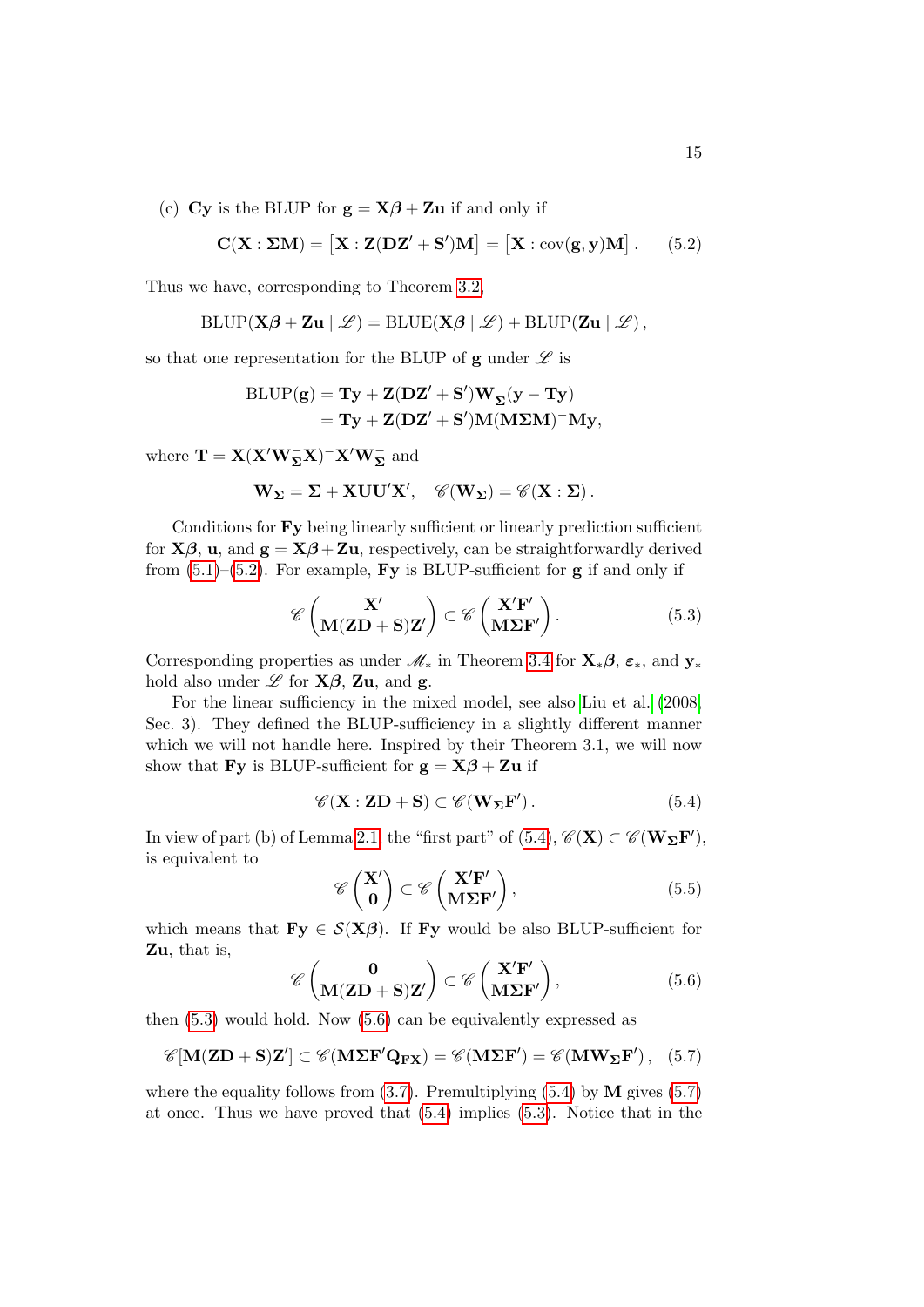light of the second part of Theorem [3.4](#page-9-3) the implication  $(5.3) \implies (5.5)$  $(5.3) \implies (5.5)$  $(5.3) \implies (5.5)$ holds in the situation when

$$
\mathscr{C}(\mathbf{X})\cap\mathscr{C}[\mathbf{Z}(\mathbf{DZ}'+\mathbf{S}')\mathbf{M}]=\{\mathbf{0}\}\,.
$$

There is one further interesting link connecting the mixed model and the following extended partitioned model:

$$
\begin{aligned} \mathscr{A} &= \{ \dot{\mathbf{y}}, \, \dot{\mathbf{X}} \pi, \, \dot{\mathbf{V}} \} \\ &= \left\{ \begin{pmatrix} \mathbf{y} \\ \mathbf{y}_0 \end{pmatrix}, \, \begin{pmatrix} \mathbf{X} & \mathbf{Z} \\ \mathbf{0} & -\mathbf{I}_q \end{pmatrix} \begin{pmatrix} \boldsymbol{\beta} \\ \boldsymbol{\gamma} \end{pmatrix}, \, \begin{pmatrix} \mathbf{R} & \mathbf{S} \\ \mathbf{S'} & \mathbf{D} \end{pmatrix} \right\}, \end{aligned}
$$

where both  $\beta$  and  $\gamma$  are fixed effects parameters. Expressed in error terms we have

$$
\begin{aligned} \mathbf{y} &= \mathbf{X}\boldsymbol{\beta} + \mathbf{Z}\boldsymbol{\gamma} + \boldsymbol{\varepsilon} \,, \\ \mathbf{y}_0 &= \phantom{\Big(} -\boldsymbol{\gamma} + \boldsymbol{\varepsilon}_0 \,, \end{aligned}
$$

where  $cov(\frac{\mathbf{y}}{\mathbf{y}_0}) = cov(\frac{\varepsilon}{\varepsilon_0}) = \dot{\mathbf{V}}$ . Premultiplying the model  $\mathscr A$  by the matrix

$$
\mathbf{T} = \left(\mathbf{I}_n : \mathbf{Z}\right),
$$

as in Arendacká  $\&$  Puntanen [\(2015,](#page-16-4) Sec. 2), yields the equation

<span id="page-15-0"></span>
$$
\mathbf{y} + \mathbf{Z}\mathbf{y}_0 = \mathbf{X}\boldsymbol{\beta} + \mathbf{Z}\boldsymbol{\varepsilon}_0 + \boldsymbol{\varepsilon} \,. \tag{5.8}
$$

We see that  $(5.8)$  defines a mixed model, say  $\mathscr{B}$ , where the observable response is  $\mathbf{w} = \mathbf{y} + \mathbf{Zy}_0$  and  $\varepsilon_0$  is the unobservable random effect, and

$$
\mathrm{cov}(\mathbf{y}+\mathbf{Z}\mathbf{y}_0)=\mathrm{cov}(\mathbf{Z}\boldsymbol{\varepsilon}_0+\boldsymbol{\varepsilon})=\mathbf{Z}\mathbf{D}\mathbf{Z}'+\mathbf{R}+\mathbf{Z}\mathbf{S}'+\mathbf{SZ}'=\boldsymbol{\Sigma}\,.
$$

We can denote the resulting mixed model as

$$
\mathscr{B} = \{ \mathbf{y} + \mathbf{Z} \mathbf{y}_0, \, \mathbf{X} \boldsymbol{\beta} + \mathbf{Z} \boldsymbol{\varepsilon}_0, \, \mathbf{D}, \, \mathbf{R}, \, \mathbf{S} \} \, .
$$

We can also interpret  $\mathscr{B}$  as a fixed effect model and write it as  $\mathscr{B}$  =  $\{w, X\beta, \Sigma\}$ , where the random effect is not written up explicitly.

It is now interesting to know whether the BLUEs of  $X\beta$  under  $\mathscr A$  and  $\mathscr B$  are equal. We answer to this question using the linear sufficiency concept while [Haslett et al.](#page-17-10)  $(2015)$  and Arendacká & Puntanen  $(2015)$  solved this problem using different approach. To do this, we write  $\mathscr A$  as

$$
\mathscr{A}=\{\dot{y},\,\dot{X}\pi,\,\dot{V}\}=\{\dot{y},\,\dot{X}_1\beta+\dot{X}_2\gamma,\,\dot{V}\}\,.
$$

First we notice that  $\dot{\mathbf{X}}_1 \boldsymbol{\beta}$  (and thereby  $\mathbf{X}\boldsymbol{\beta}$ ) is estimable because  $\mathscr{C}(\dot{\mathbf{X}}_1)$  and  $\mathscr{C}(\mathbf{\dot{X}}_2)$  are disjoint. Then we observe that

$$
\mathbf{T}' = \begin{pmatrix} \mathbf{I}_n \\ \mathbf{Z}' \end{pmatrix} \in \left\{ \begin{pmatrix} \mathbf{Z} \\ -\mathbf{I}_q \end{pmatrix}^{\perp} \right\} = \{ \dot{\mathbf{X}}_2^{\perp} \},\
$$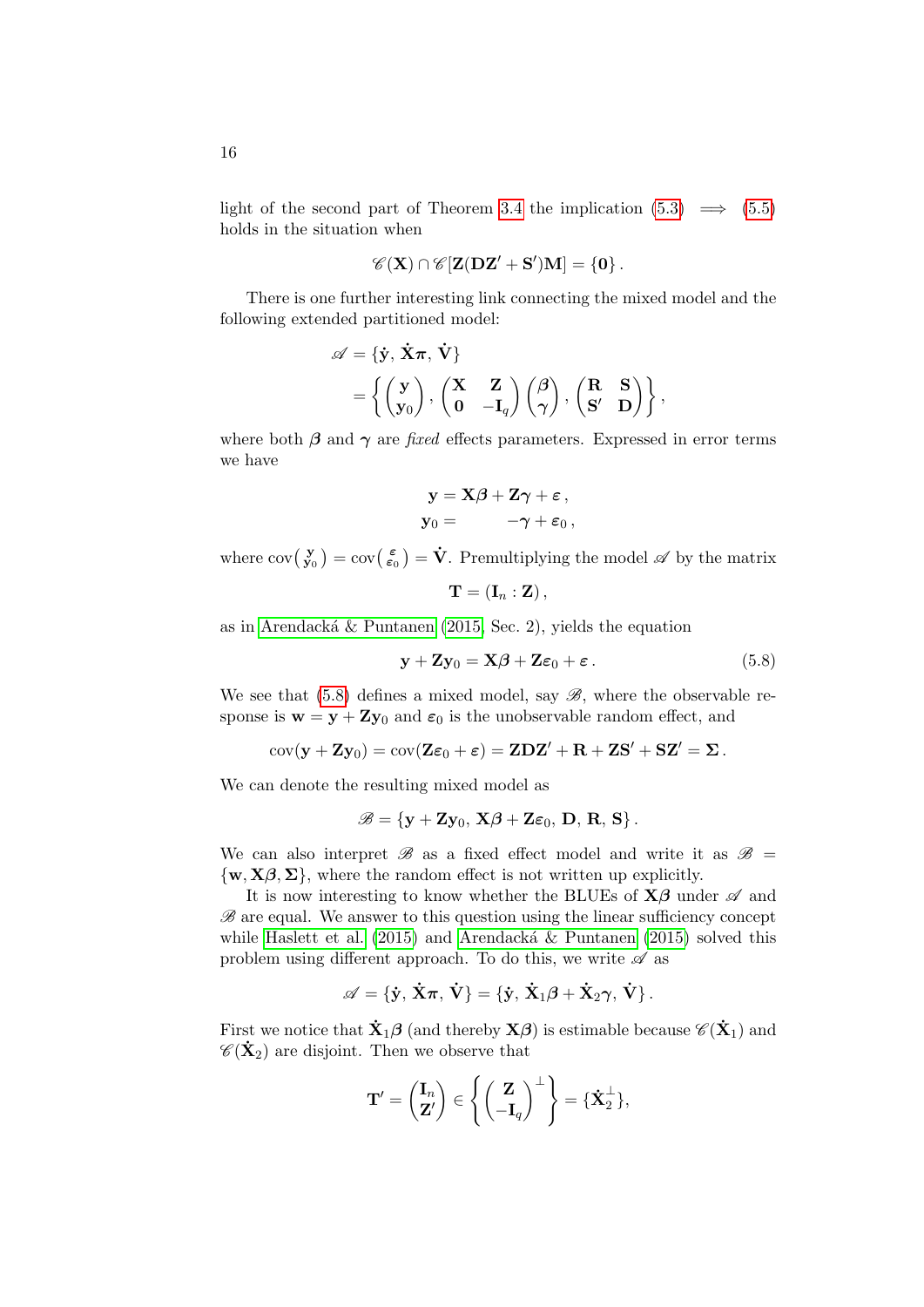i.e.,  $\mathbf{T}\mathbf{\dot{X}}_2$  = 0 and  $\mathrm{rank}(\mathbf{T})$  =  $\mathrm{rank}(\mathbf{\dot{X}}_2^\perp)$  $\frac{1}{2}$ ). It is well known by Frisch-Waugh–Lowell Theorem that premultiplying  $\mathscr A$  by orthogonal projector  $\dot{M}_2 = I_{n+q} - P_{\dot{X}_2}$  yields the reduced model under which the BLUE of  $\dot{\mathbf{X}}_1\boldsymbol{\beta}$  is the same as in  $\mathscr{A}$ , that is,  $\dot{\mathbf{M}}_2\dot{\mathbf{y}}$  is linearly sufficient for  $\dot{\mathbf{X}}_1\boldsymbol{\beta}$ . Now  $\mathscr{C}(\mathbf{T}') = \mathscr{C}(\mathbf{M}_2)$  and hence, in view of [\(2.1\)](#page-4-1),  $\mathbf{T}\mathbf{\dot{y}}$  is also linearly sufficient for  $\dot{\mathbf{X}}_1 \boldsymbol{\beta}$  and thereby

$$
\text{BLUE}(\mathbf{X}\boldsymbol{\beta} \mid \mathscr{A}) = \text{BLUE}(\mathbf{X}\boldsymbol{\beta} \mid \mathscr{B}).
$$

For the linear sufficiency in the partitioned model, see also [Kala et al.](#page-17-4) [\(2017,](#page-17-4) Sec. 5).

[Haslett et al.](#page-17-10) [\(2015\)](#page-16-4) and Arendacká  $\&$  Puntanen (2015) also showed the following:

$$
\text{BLUP}(\varepsilon_0 \mid \mathscr{A}) = \text{BLUP}(\varepsilon_0 \mid \mathscr{B}) = \text{BLUE}(\gamma \mid \mathscr{A}) + \mathbf{y}_0.
$$

The connection between the models  $\mathscr A$  and  $\mathscr B$  can be used as a tool to calculate the BLUEs and BLUPs in mixed model and it is often referred to as a Henderson's method; see, e.g., [Henderson et al.](#page-17-12) [\(1959\)](#page-17-12) and [McCulloch](#page-17-13) [et al.](#page-17-13) [\(2008,](#page-17-13) Ch. 8).

### Acknowledgements

Thanks go to Professor Xu-Qing Liu and the anonymous referees for helpful comments. Part of this research was done during the meeting of an International Research Group on Multivariate and Mixed Linear Models in the Mathematical Research and Conference Center, Bedlewo, Poland, November 2016, supported by the Stefan Banach International Mathematical Center.

#### References

- <span id="page-16-4"></span>Arendacká, B., Puntanen, S. (2015). Further remarks on the connection between fixed linear model and mixed linear model. Stat. Pap. 56, 1235–1247. [DOI](http://dx.doi.org/10.1007/s00362-014-0634-2)
- <span id="page-16-2"></span>Baksalary, J.K., Kala, R. (1981). Linear transformations preserving best linear unbiased estimators in a general Gauss–Markoff model. Ann. Stat. 9, 913–916. [DOI](http://dx.doi.org/10.1214/aos/1176345533)
- <span id="page-16-3"></span>Baksalary, J.K., Kala, R. (1986). Linear sufficiency with respect to a given vector of parametric functions. J. Stat. Plan. Inf. 14, 331–338. [DOI](http://dx.doi.org/10.1016/0378-3758(86)90171-0)
- <span id="page-16-0"></span>Baksalary, O.M., Trenkler, G. (2009). A projector oriented approach to the best linear unbiased estimator. Stat. Pap. 50, 721–733. [DOI](http://dx.doi.org/10.1007/s00362-009-0252-6)
- <span id="page-16-1"></span>Christensen, R. (2011). Plane Answers to Complex Questions: the Theory of Linear Models, 4th Edition. Springer, New York.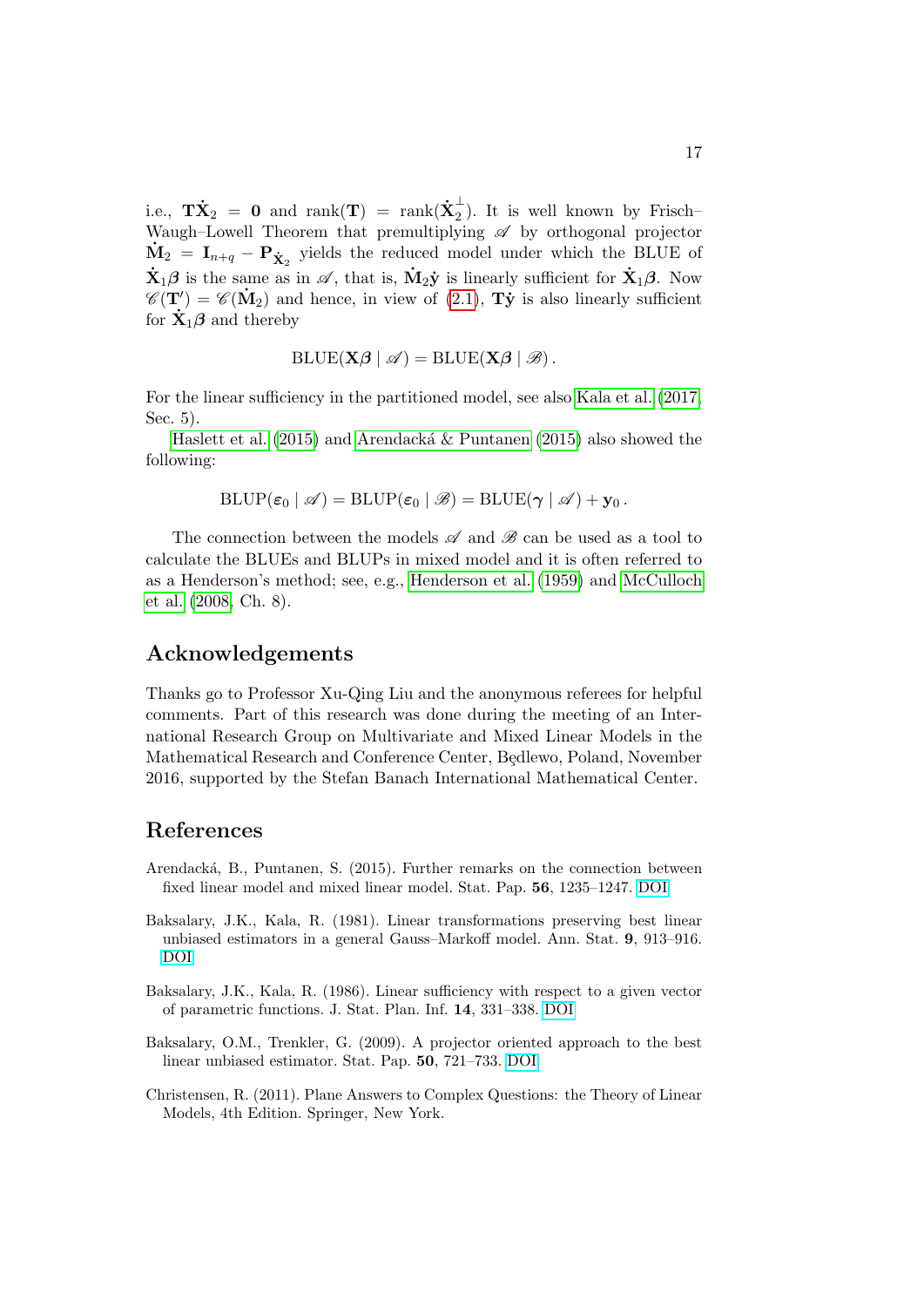- <span id="page-17-0"></span>Drygas, H. (1970). The Coordinate-Free Approach to Gauss–Markov Estimation. Springer, Berlin.
- <span id="page-17-3"></span>Drygas, H. (1983). Sufficiency and completeness in the general Gauss–Markov model. Sankhyā Ser. A 45, 88-98.
- <span id="page-17-9"></span>Groß, J. (1998). A note on the concepts of linear and quadratic sufficiency. J. Stat. Plan. Inf. 70, 88–98.
- <span id="page-17-7"></span>Haslett, S.J., Isotalo, J., Liu, Y., Puntanen, S. (2014). Equalities between OLSE, BLUE and BLUP in the linear model. Stat. Pap. 55, 543–561. [DOI](http://dx.doi.org/10.1007/s00362-013-0500-7)
- <span id="page-17-10"></span>Haslett, S.J., Puntanen, S., Arendacká, B. (2015). The link between the mixed and fixed linear models revisited. Stat. Pap. 56, 849–861. [DOI](http://dx.doi.org/10.1007/s00362-014-0611-9)
- <span id="page-17-12"></span>Henderson, C.R., Kempthorne, O., Searle, S.R., von Krosigh, C.N. (1959). The estimation of environmental and genetic trends from records subject to culling. Biometrics 15, 192–218.
- <span id="page-17-2"></span>Isotalo, J., Puntanen, S. (2006). Linear prediction sufficiency for new observations in the general Gauss–Markov model. Commun. Stat. Theory Methods 35, 1011– 1023. [DOI](http://dx.doi.org/10.1080/03610920600672146)
- Kala, R., Markiewicz, A., Puntanen, S. (2017). Some further remarks on the linear sufficiency in the linear model. Applied and Computational Matrix Analysis: MatTriad, Coimbra, Portugal, September 2015, Selected, Revised Contributions (Natália Bebiano, editor), Springer Proceedings in Mathematics & Statistics, vol. 192, 275–294. [DOI](http://dx.doi.org/10.1007/978-3-319-49984-0_19)
- <span id="page-17-4"></span>Kala, R., Puntanen, S., Tian, Y. (2017). Some notes on linear sufficiency. Stat. Pap., 58, 1–17. [DOI](http://dx.doi.org/10.1007/s00362-015-0682-2)
- <span id="page-17-11"></span>Liu, X.-Q., Rong, J.-Y., Liu, J.-Y. (2008). Best linear unbiased prediction for linear combinations in general mixed linear models. J. Multivar. Anal. 99, 1503–1517. [DOI](http://dx.doi.org/10.1016/j.jmva.2008.01.004)
- <span id="page-17-5"></span>Markiewicz, A., Puntanen, S. (2017). Further properties of the linear sufficiency in the partitioned linear model. Matrices, Statistics and Big Data: Proceedings of the 25th International Workshop on Matrices and Statistics, IWMS-2016, held in Funchal, Madeira. Portugal, 6–9 June 2016. Springer, in press.
- <span id="page-17-8"></span>Marsaglia, G., Styan, G.P.H. (1974). Equalities and inequalities for ranks of matrices. Linear and Multilinear Algebra 2, 269–292. [DOI](http://dx.doi.org/10.1080/03081087408817070)
- <span id="page-17-13"></span>McCulloch, C.E., Searle, S.R., Neuhaus, J.M. (2008). Generalized, Linear, and Mixed Models. 2nd Edition. Wiley, New York.
- <span id="page-17-6"></span>Puntanen, S., Styan, G.P.H., Isotalo, J. (2011). Matrix Tricks for Linear Statistical Models: Our Personal Top Twenty. Springer, Heidelberg. [DOI](http://dx.doi.org/10.1007/978-3-642-10473-2)
- <span id="page-17-1"></span>Rao, C.R. (1973). Representations of best linear estimators in the Gauss–Markoff model with a singular dispersion matrix. J. Multivariate Anal. 3, 276–292. [DOI](http://dx.doi.org/10.1016/0047-259X(73)90042-0)